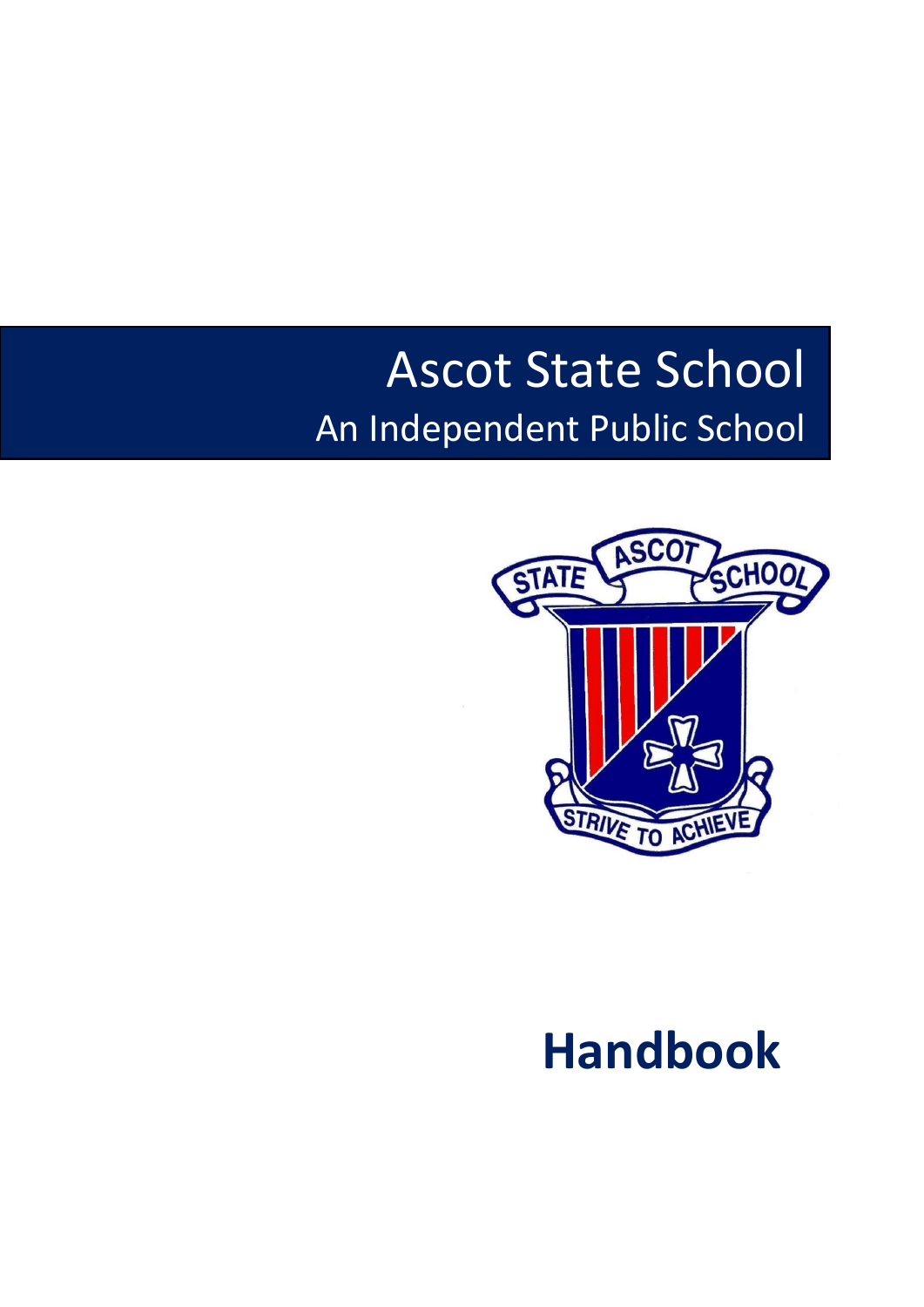# Ascot State School Handbook

| <b>Campus address</b>       | <b>Pringle Street</b><br>ASCOT, Qld, 4007         |  |
|-----------------------------|---------------------------------------------------|--|
| <b>Postal Address</b>       | PO Box 2053<br>ASCOT, Qld, 4007                   |  |
| <b>Contacts</b>             |                                                   |  |
| School office               | 07 3326 9333                                      |  |
| Absences                    | 07 3326 9360                                      |  |
| Fax                         | 07 3326 9300                                      |  |
| Email                       | admin@ascotss.eq.edu.au                           |  |
| Website                     | www.ascotss.eq.edu.au                             |  |
| Tuckshop                    | 07 3326 9326                                      |  |
| Uniform shop                | uniformshop@ascotss.eq.edu.au                     |  |
| Camp Australia              | 1300 105 343                                      |  |
| <b>Leadership Team</b>      |                                                   |  |
| Principal                   | Gayle Coleman                                     |  |
| <b>Deputy Principal P-2</b> | Cindy Keong                                       |  |
| Deputy Principal 3-6        | <b>Kristine Atkins</b>                            |  |
| <b>Head of Curriculum</b>   | Lynette Tweed                                     |  |
| <b>Business Manager</b>     | Donna Fredrickson                                 |  |
| <b>Office Hours</b>         | $8:00am - 4:00pm$                                 |  |
| <b>Bell times</b>           | School day begins 8:50am for a 9:00am start       |  |
|                             | First break 11:00 - 11:45                         |  |
|                             | Second break 1:45 - 2:15                          |  |
|                             | School days ends 3:00                             |  |
| <b>School Entrances</b>     |                                                   |  |
| <b>Pringle Street</b>       | 15-minute zone and 2 minute pick up/drop off zone |  |
| <b>Massey Street</b>        | 2 minute pick up / drop off zone                  |  |
|                             | <b>Bus stop</b>                                   |  |
|                             | Supervised pedestrian crossing                    |  |
| <b>Anthony Street</b>       | Supervised pedestrian crossing                    |  |

This booklet has been prepared to provide a ready source of information for our community and for families who are interested in joining our community.

The information is correct at the time of printing but may change as circumstances change.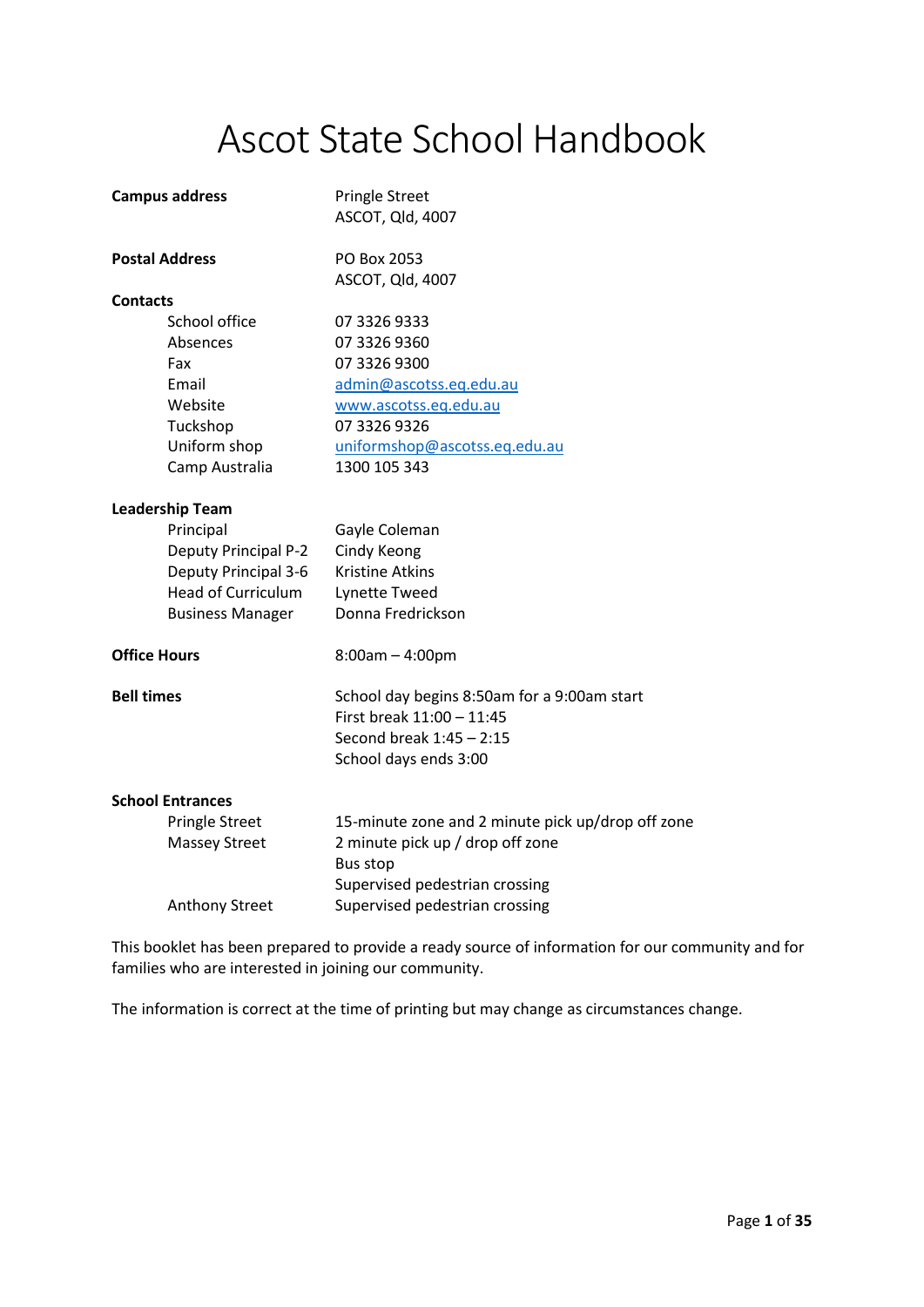# Contents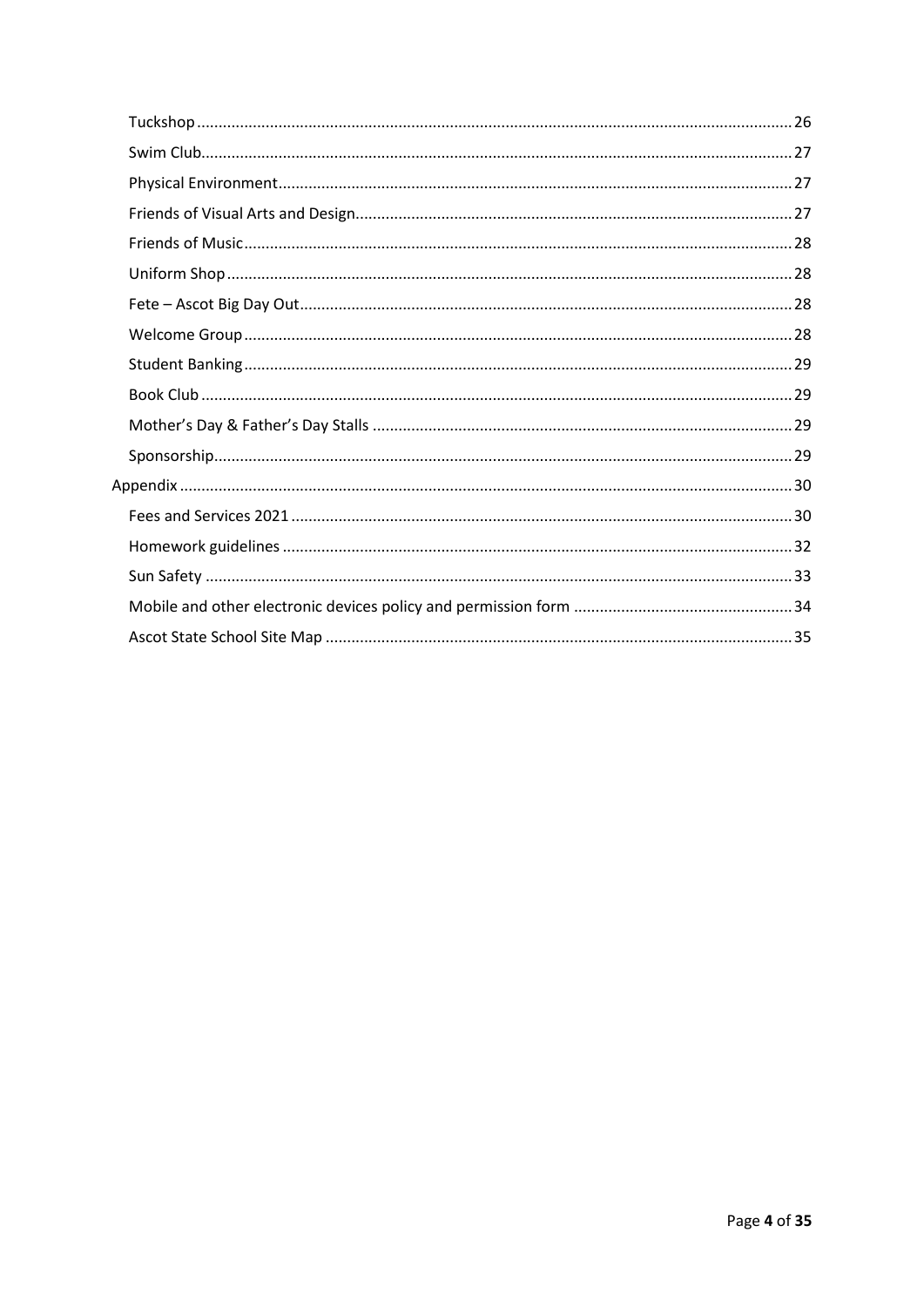# <span id="page-5-0"></span>Principal's Welcome

Ascot State School is a co-educational school from Prep to Year 6 which provides a safe and caring environment for high quality learning to occur. Our school motto, "Strive to Achieve" is evidenced in the daily learning of the students and the teaching of the school staff. Ascot State School is a school of choice because of its commitment to excellence, love of teaching and learning, achievements, proud traditions and our belief that all students deserve a personally-rewarding and quality education that focuses on each child's social, emotional, physical and academic development.

We are committed to providing an innovative, engaging education program that caters for 21st century learners. We believe all students can learn and have the right to learn in a safe and disciplined learning environment. We care about our students' cognitive and non-cognitive learning and provide opportunities for them to realise their learning potential. Our priority always remains on the child, through a continued focus on student success and wellbeing. Our pastoral care programs ensure all children feel a sense of belonging and the health and wellbeing of each individual child is crucial for academic success.

Our expert teaching team ensures that evidence-based, best practice is at the core of our learning environment to ensure your child reaches their full potential. Ascot State School students demonstrate high levels of achievement in systemic testing. This is maintained and reflected by our whole school programs which are reviewed each year. We also place a large emphasis on increasing the academic distance travelled by each individual student. We strive to provide a balanced education and a broad range of relevant and engaging learning experiences, challenging our students to discover their unique potential and individual strengths.

As a high-performing public school, we recognise the importance of strong parent-community partnerships to enhance and support student learning. We value the important role parents play as the first educators for their children and encourage parental engagement throughout schooling. We have well-established partnerships with tertiary institutions, Queensland Academies, SPARQeD, High Achievers and our professional association with our City Cluster Schools. We have an exceptional Music and Sporting Program and provide a range of extension and enrichment programs such as Mini-Thinkers, High Achievers, Debating, Robotics Club, Chess Club, Problem Solving Teams and Opti-minds Teams.

Welcome to the Ascot State School community. My staff and I look forward to working alongside you to educate your child.

Gleman.

Gayle Coleman **Principal**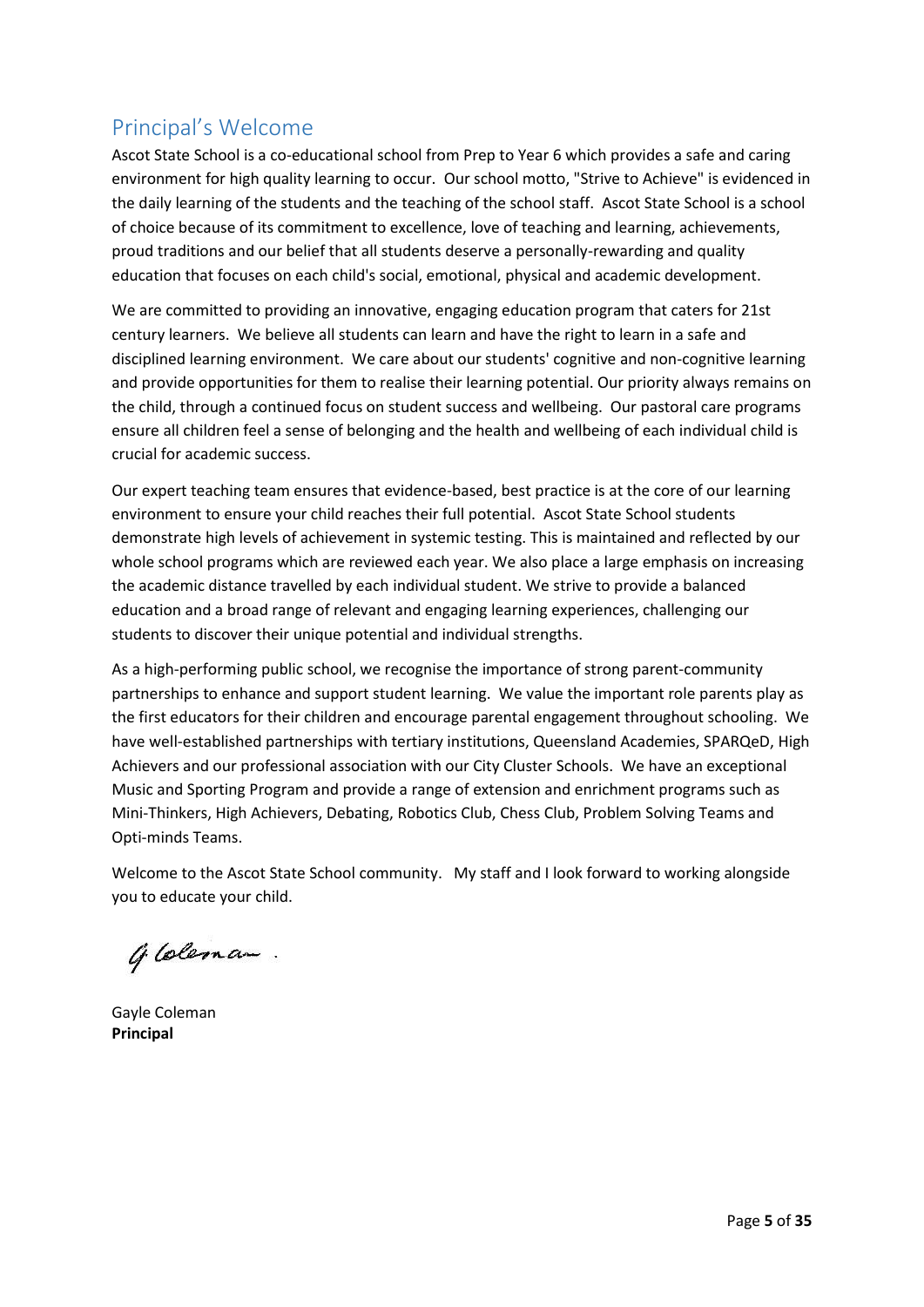# <span id="page-6-0"></span>School Profile

Ascot State School is located six kilometres north-east of the Brisbane city centre. As a coeducational school, students may attend Ascot from Prep to Year 6. It is central to the suburbs of Ascot, Hamilton, Clayfield, Albion and Newstead. The school was established in 1920 and has many generations of the same family attending the school.

Ascot State School has a rich history and from when it first opened its doors to pupils on 24 May 1920, it has retained many of the traditions that make it a great school. The first 124 pupils came from the surrounding schools of Eagle Junction, Hamilton, Breakfast Creek and Fortitude Valley. By the end of 1920, the school had grown to 272 enrolments. Ascot State School now has an enrolment of 780 and is enrolment managed to ensure local children have access to the strong education and diverse programs offered.

At Ascot, we cater for families from a wide range of backgrounds and countries, with over 35 different nationalities represented at our school. We also place a large emphasis on increasing the academic distance travelled by each individual student. We strive to provide a balanced education and a broad range of relevant and engaging learning experiences, challenging our students to discover their unique potential and individual strengths.

# <span id="page-6-1"></span>School Vision

Ascot State School is committed to foster every child to 'strive to achieve' by encouraging a love of learning in a safe, caring and supportive learning environment. Our purpose is 'lifelong learning for lifelong success' and our vision is "happy students learning together to grow and succeed".

We believe that every child, every day should be learning and that learning should be fun. We know at the core of successful learning are the relationships between the student, the teacher and the family. We expect every teacher to build positive, caring, respectful relationships with every child and family.

We hold the following values:

**Excellence** – high expectations of all students in every classroom. Students take pride in their achievements and efforts as they strive to do their best.

**Curiosity** – questioning and natural student interaction is encouraged as children learn to make sense of their world.

**Resilience** – continuing in the face of setbacks and challenges is encouraged and a have-a-go attitude prevails as students seek different ways to solve problems.

**Teamwork** – collaborating with peers, teachers and other adults is essential as we work cooperatively towards developing new understandings and skills.

# <span id="page-6-2"></span>Independent Public School and the School Council

In 2013, Ascot State School became an Independent Public School (IPS). As an IPS school, we work in partnership with our school community to create and pursue a shared strategic direction that focuses on student wellbeing and improved student outcomes. As an Independent Public School we are part of a strong state schooling system and operate in line with the same legislation, industrial instruments, directives, whole of government policy and national agreements as other state schools.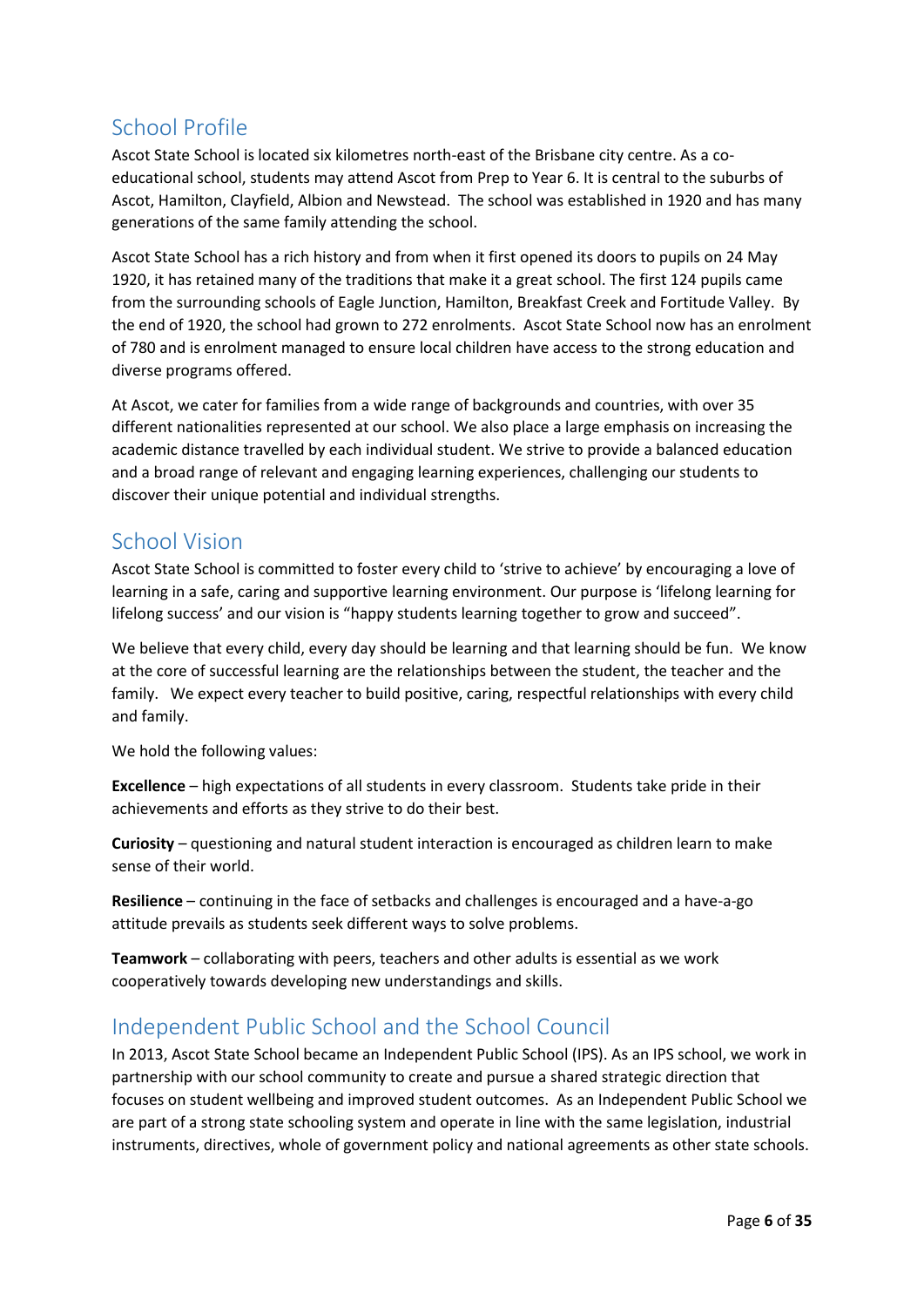As an Independent Public School, we are governed by a School Council. At the end of 2014, the Ascot School Council was formed with the following members - the Principal, the P&C President, two elected staff, two elected parents plus two appointed community members.

### **A few facts about the Ascot State School Council:**

- The School Council monitors the strategic direction of the school; approves and monitors the implementation of the Annual Implementation Plan and the Investing for Success plan; monitors the annual estimate of revenue and expenditure for the school; and advises the Principal about strategic matters.
- The details of our School Council are documented in our Ascot State School Constitution.
- All members of the School Council volunteer their time and meet at least once per term.
- The School Council is open and approachable.
- The School Council does not employ or recruit staff.
- Every two years nominations are sought for the election of new staff, parents and community members.

# <span id="page-7-0"></span>School Staff

The leadership team comprises the Principal, two Deputy Principals, a Head of Curriculum and a Business Manager.

We have an expert teaching team who work collaboratively to enact our school purpose, to develop Lifelong Learning for Lifelong Success. In order to cater for our highly capable and gifted students, all of our Year 3-6 teachers have completed the University of New South Wales Mini Certificate in Gifted Education.

### **There are thirty-one classroom teachers and a range of specialist staff including:**

- Specialist Teachers teach Japanese, Health and Physical Education, Dance and Drama, Music and Instrumental Music. An artist in residence teaches Visual Arts.
- Inclusion Specialists staff to support students with additional needs in literacy and numeracy, English as an Additional Language teacher and special education. We are also serviced on a part time basis by a Guidance Officer and a Speech Language Pathologist.
- STEAM Educator who works collaboratively with dedicated library teacher aides and technical support.
- Office and Administration two front office staff.
- Teaching Assistants several permanent Prep and classroom teacher aides and casual literacy and numeracy support teacher aides, two teacher aides supporting students with disability.
- Cleaning and Grounds Staff four school Cleaners and one Schools Officer.
- P&C funded staff Artist-in-Residence, Tuckshop Convenor, Uniform Shop Convenor.

There is strong community support for Ascot State School. The P&C Association has a number of sub-committees including Swim Club, Tuckshop, Uniform Shop, Physical Environment, Friends of Music (FoM) and Friends of Visual Arts & Design (FoVAD) and a Grants co-ordinator. A Welcome Group also meets weekly to help new families integrate in the area. See the P&C Section of this booklet for further details on the P&C sub-committees and working parties.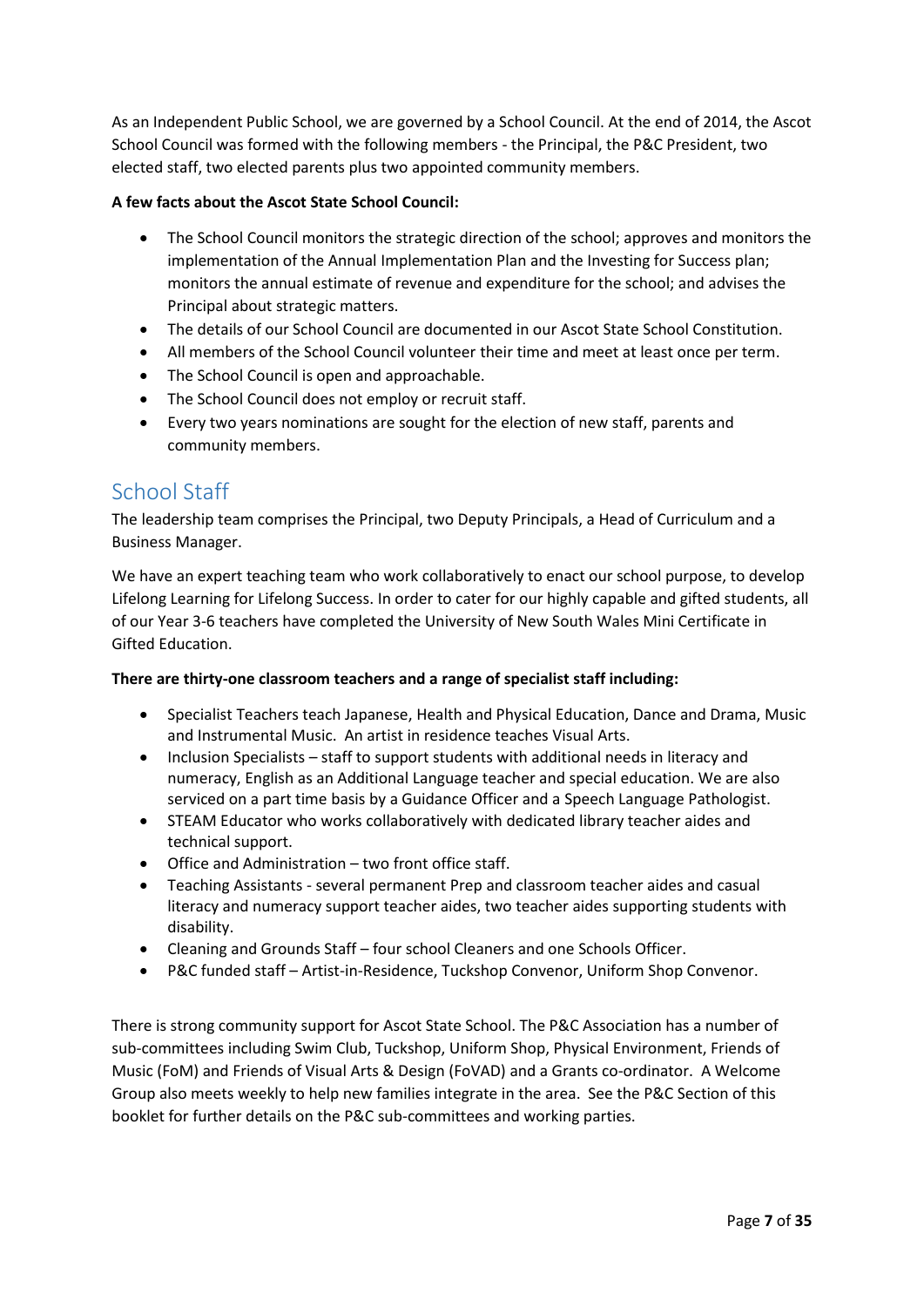# <span id="page-8-0"></span>Grounds and facilities

Three streets border Ascot State School: Anthony Street, Pringle Street and Massey Street. The main entrance to the school and the administration block is located at the top of Pringle Street. The school also has an off-site facility that provides outside school hours care offered by Camp Australia in Barlow Street. Tennis courts, leased by an external company, are on Reeve Street.

The school campus includes seven air-conditioned classroom blocks, an administration building, staff room and professional learning/resource room, library, computer laboratory and Science, Technology, Engineering, Arts Mathematics (STEAM) room, activities hall, music and instrumental rooms and an art room.

The outdoor learning environment includes a large oval, three playgrounds, a covered games court, 25 metre heated swimming pool, sculpture garden and covered eating areas.

The Uniform Shop is located at the top of the school near the Anthony Street entrance in A block. The tuckshop is located off Pringle Street and adjoining the covered games court. The Instrumental Music Room is located off Massey Street at the rear of the school hall. Ascot students enjoy air conditioned learning spaces.

# <span id="page-8-1"></span>School Curriculum

At Ascot State School we teach the Australian Curriculum. This sets consistent national standards to improve learning outcomes for all young Australians. The Australian Curriculum is designed to teach students what it takes to be confident and creative individuals and become active and informed citizens.

The Australian Curriculum develops student knowledge, understanding and skills in eight learning areas including English, Mathematics, Science, Humanities and Social Sciences (HASS), The Arts, Technologies, Health and Physical Education (HPE) and Languages. Each learning area contains content descriptions that detail knowledge, understanding and skills to be taught each year and is accompanied by achievement standards that describe what students will know and be able to do as a result of learning in our classrooms.

We work to develop the skills and abilities intended to help prepare young Australians to learn, live and work in the 21st century. Underpinning the content of the learning areas are the following general capabilities:

- Literacy
- Numeracy
- Information and Communication Technology Capability (ICT)
- Critical and Creative Thinking
- Personal and Social Capability
- Ethical Understanding
- Intercultural Understanding.

Embedded across our curriculum framework are the cross-curriculum priorities that are critical to Australia's future. These include Aboriginal and Torres Strait Islanders Histories and Culture; Asia and Australia's Engagement with Asia and Sustainability.

In Prep to Year 2, priority in the Australian Curriculum is given to literacy and numeracy development because these are the foundations on which further learning is built. The foundation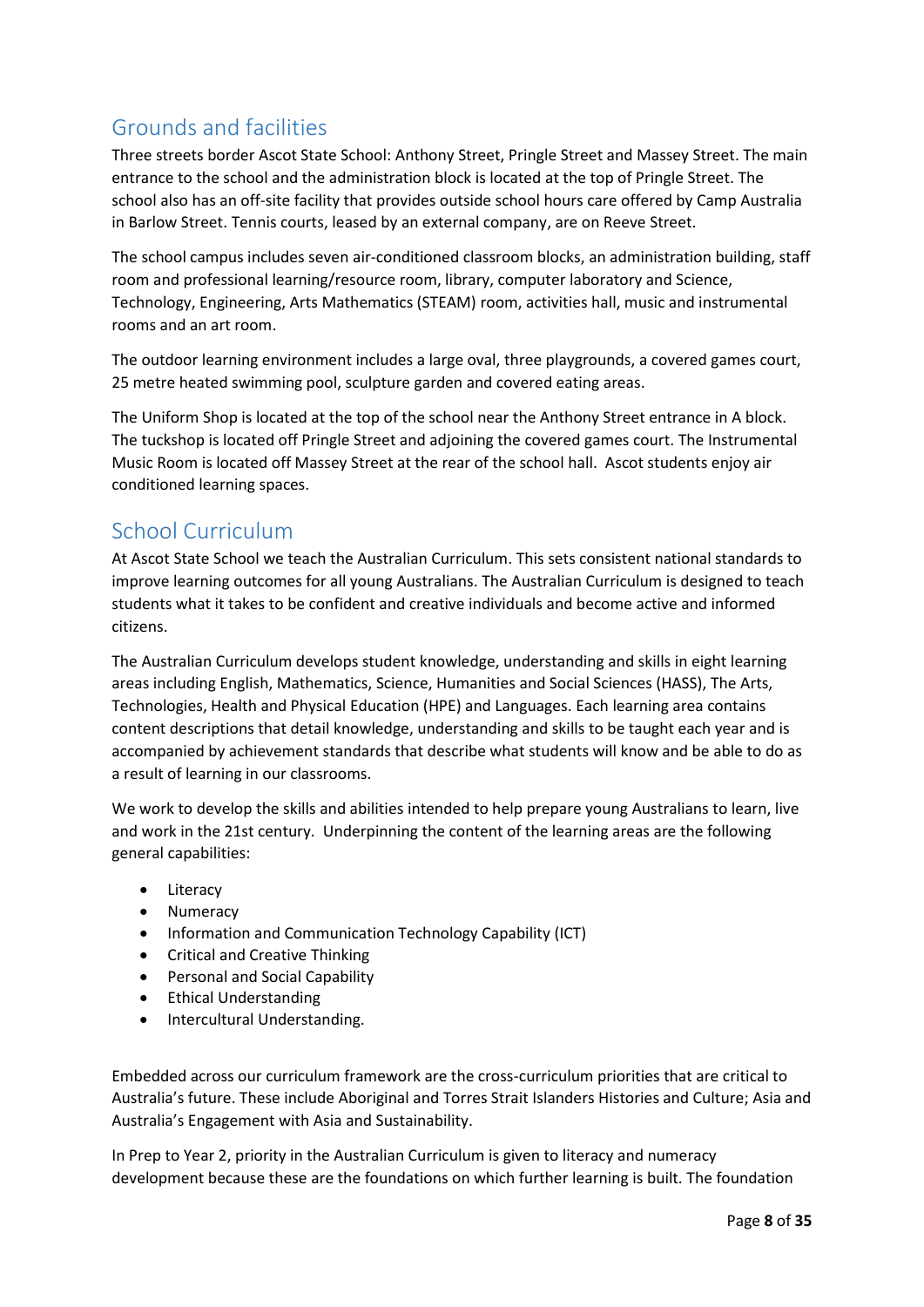for the Literacy general capability is built primarily in English; and the foundation for the Numeracy general capability is built primarily in Mathematics. However, both Literacy and Numeracy capabilities are reinforced and strengthened through learning in all areas of the curriculum.

The Australian Curriculum across Years 3–6 assists students to develop their ability to take positive action for well-being; relate and communicate well with others; pose questions and solve problems; make informed decisions and act responsibly. It engages students more purposefully with the discipline, knowledge, understanding and skills of the eight learning areas of the Australian Curriculum.

### <span id="page-9-0"></span>English

The study of English is central to the learning and development of all young Australians. It helps create confident communicators, imaginative thinkers and informed citizens. It is through the study of English that individuals learn to analyse, understand, communicate and build relationships with others and with the world around them. The study of English plays a key role in the development of reading and literacy skills which help young people develop the knowledge and skills needed for education, training and the workplace. It helps them become ethical, thoughtful, informed and active members of society. The Australian Curriculum: English plays an important part in developing the understanding, attitudes and capabilities of those who will take responsibility for Australia's future.

Australia is a linguistically and culturally diverse country, with participation in many aspects of Australian life dependent on effective communication in Standard Australian English. In addition, proficiency in English is invaluable globally. The Australian Curriculum: English contributes to nationbuilding and to internationalisation.

The Australian Curriculum: English also helps students to engage imaginatively and critically with literature to expand the scope of their experience. Aboriginal and Torres Strait Islander Peoples have contributed to Australian society and to its contemporary literature and its literary heritage through their distinctive ways of representing and communicating knowledge, traditions and experience. The Australian Curriculum: English values, respects and explores this contribution. It also emphasises Australia's links to Asia.

### <span id="page-9-1"></span>**Mathematics**

Learning Mathematics creates opportunities and enriches the lives of all Australians. The Australian Curriculum: Mathematics provides students with essential mathematical skills and knowledge in number and algebra, measurement and geometry and statistics and probability. It develops the numeracy capabilities that all students need in their personal, work and civic life and provides the fundamentals on which mathematical specialties and professional applications of mathematics are built. Mathematics aims to instil in students the power of mathematical reasoning.

Ascot State School's Mathematics curriculum has at its centre the Australian Curriculum across the three strands of Number & Algebra, Measurement & Geometry and Statistics & Probability. Students engage in numeracy learning through fluency, understanding, problem solving and reasoning.

Inquiries, investigations and the use of diagnostic, formative and summative assessment as well as knowledge and application of basic facts in real world contexts is a focus for the teaching of mathematics at the school. Hands-on learning and the use of manipulatives occurs at all year levels.

Opportunities for working at the students' own level are offered through inter-school competitions, on-line learning and through school based differentiated instruction using our inclusion specialists.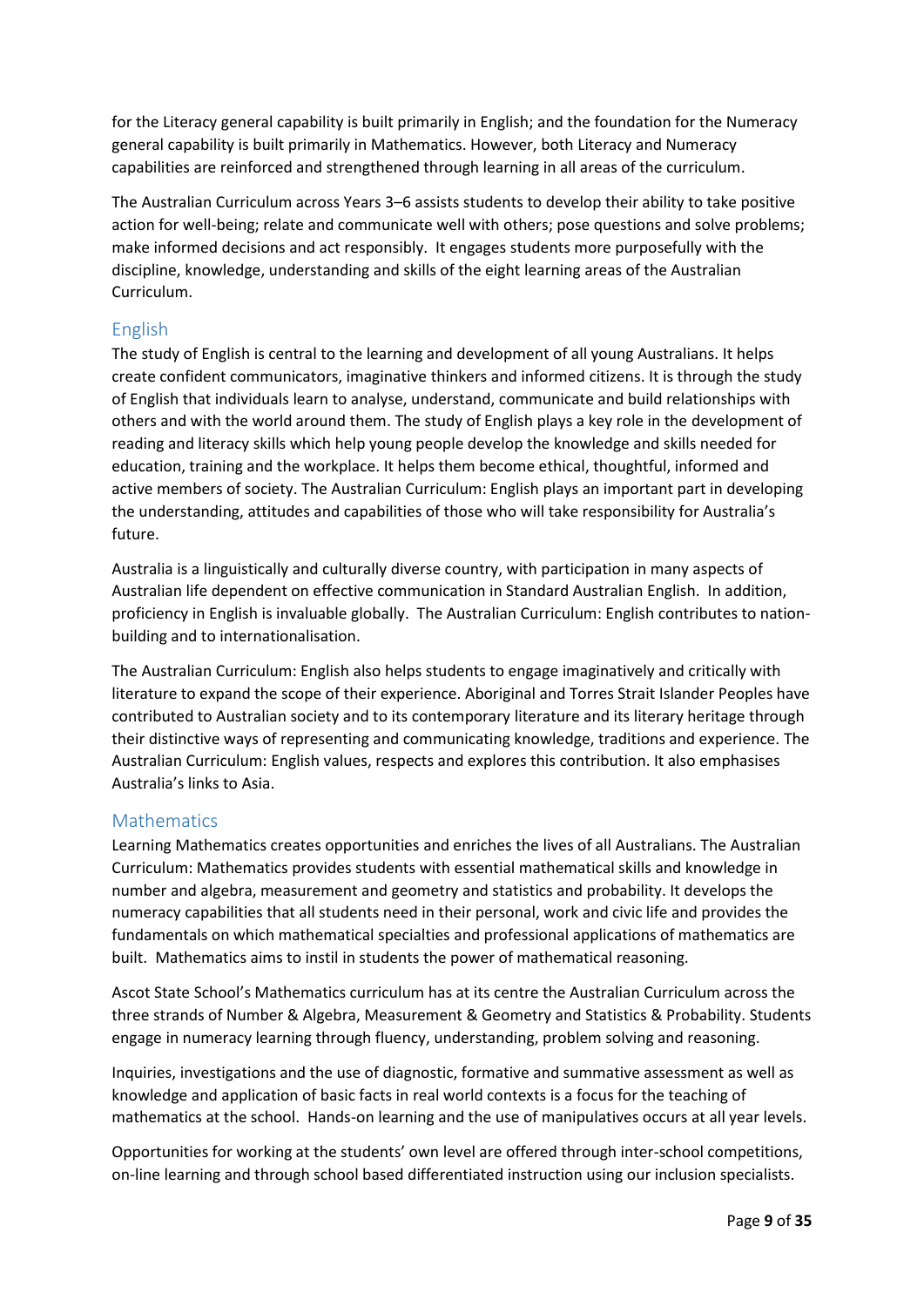### <span id="page-10-0"></span>**Science**

Science provides an empirical way of answering interesting and important questions about the biological, physical and technological world. The ability to think and act in scientific ways helps build the broader suite of capabilities in students as confident, self-motivated and active members of our society.

The Australian Curriculum: Science provides opportunities for students to develop an understanding of important science concepts and processes, the practices used to develop scientific knowledge, of science's contribution to our culture and society, and its applications in our lives. The curriculum supports students to develop the scientific knowledge, understandings and skills to make informed decisions about local, national and global issues and to participate, if they so wish, in science-related careers.

In addition to its practical applications, learning Science is a valuable pursuit in its own right. Students experience the joy of scientific discovery and nurture their natural curiosity about the world around them. In doing this, they develop critical and creative thinking skills and challenge themselves to identify questions and draw evidence-based conclusions using scientific methods. The wider benefits of this "scientific literacy" are well established, including giving students the capability to investigate the natural world and changes made to it through human activity.

### <span id="page-10-1"></span>Humanities and Social Sciences (HASS)

The humanities and social sciences are the study of human behaviour and interaction in social, cultural, environmental, economic and political contexts. The humanities and social sciences have a historical and contemporary focus, from personal to global contexts, and consider challenges for the future. In the Australian Curriculum, the Humanities and Social Sciences learning area includes a study of history, geography, civics and citizenship and economics and business.

Through studying HASS, students will develop the ability to question, think critically, solve problems, communicate effectively, make decisions and adapt to change. Thinking about and responding to issues requires an understanding of the key historical, geographical, political, economic and societal factors involved, and how these different factors interrelate.

The HASS subjects in the Australian Curriculum provide a broad understanding of the world in which we live, and how people can participate as active and informed citizens with high-level skills needed in contemporary society.

### <span id="page-10-2"></span>Digital and Design Technologies

The Australian Curriculum: Technologies aims to develop the knowledge, understanding and skills to ensure that, individually and collaboratively, students are given opportunities to:

- investigate, design, plan, manage, create and evaluate solutions
- be creative, innovative and enterprising when using traditional, contemporary and emerging technologies, and understand how technologies have developed over time
- make informed and ethical decisions about the role, impact and use of technologies in the economy, environment and society for a sustainable future
- engage confidently with and responsibly select and manipulate appropriate technologies − materials, data, systems, components, tools and equipment − when designing and creating solutions
- critique, analyse and evaluate problems, needs or opportunities to identify and create solutions.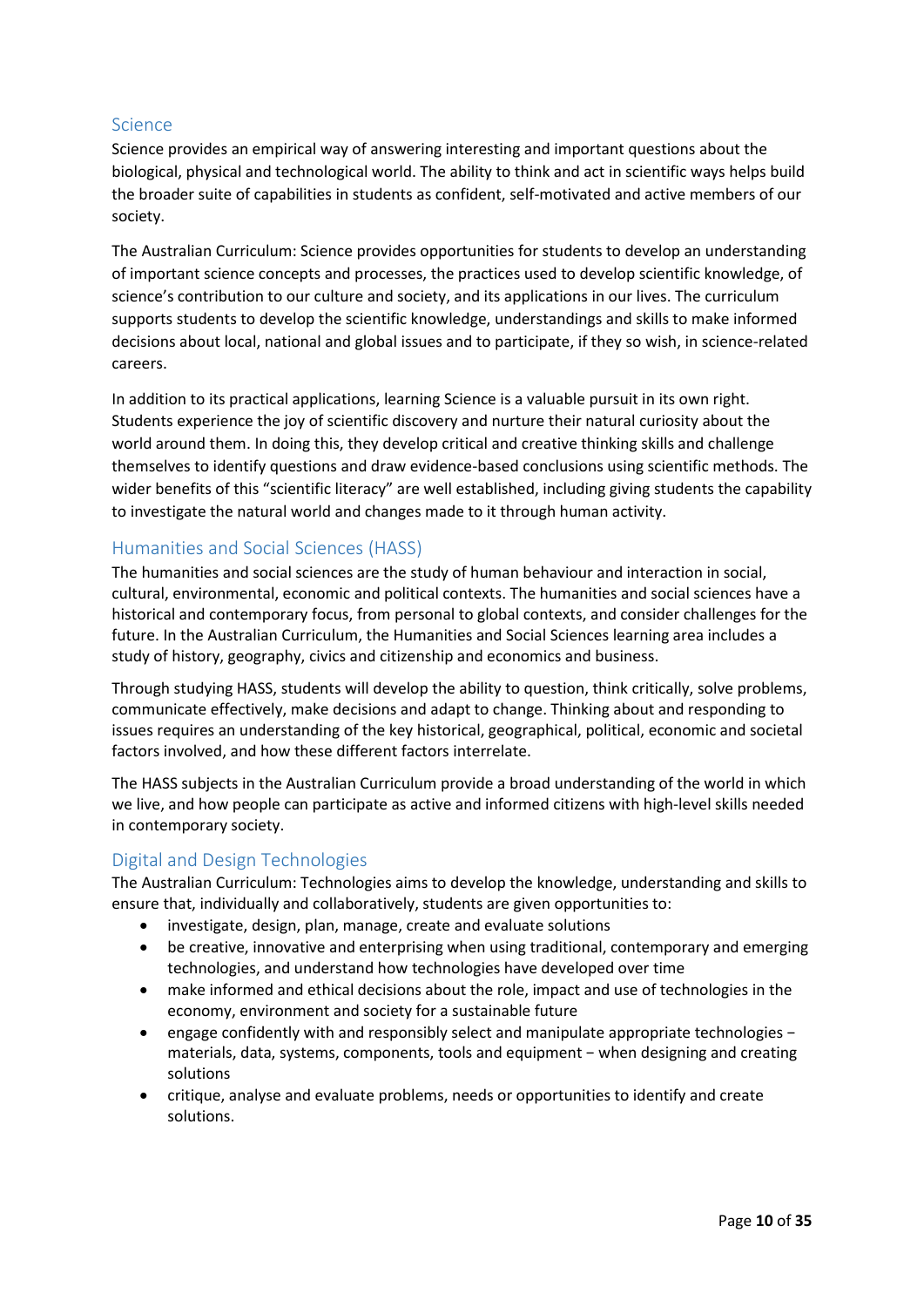### <span id="page-11-0"></span>STEAM – Science, Technologies, Engineering, the Arts and Mathematics

We believe in the importance of harnessing the opportunities to meet the challenges of the future. Our parent community value this area of learning and have provided financial support in the creation of Ascot State School's STEAM Room. This is an innovative space for students to collaborate, problem solve, invent, inquire and develop their curiosity. Students are encouraged to design and develop solutions to everyday problems.

Each year level across Prep to Year 6 have developed STEAM units of work, that connect to the Australian Curriculum areas of Science, Technologies (Digital and Design), the Arts and Mathematics. Throughout these units of work, students have the opportunity to use technologies such as Virtual and Augmented Reality, drones, and robotics such as EV3 Robots and Spheros and in the early years, Beebots and Dash Robots.

External competitions such as First Lego League (FLL), and enrichment opportunities through our partner schools and City Cluster such as Kedron State High School's Infuse Program, City Cluster High Achievers Program, City Cluster Mini-Festivals and Queensland Academies Mathematics Competitions are also available to selected students.

### <span id="page-11-1"></span>Information & Communication Technology (ICT)

In the Australian Curriculum, students develop Information and Communication Technology (ICT) capability as they learn to use ICT effectively and appropriately to access, create and communicate information and ideas.

Ascot State School Students:

- have access to a range of devices to support their learning, including:
	- o P-6 a computer lab containing a class set of desktop computers
	- o P-6 mobile laptops in every classroom
	- o 3-6 for each year level, a shared class set of mobile laptops
	- o P-6 a bank of iPads in every classroom
- use a range of online learning platforms, including:
	- o P-6 Mathletics
	- o P-6 Reading Eggs/Reading Eggspress
	- $\circ$  P-6 Typing Tournament
	- o 5-6 Education Perfect
	- o P-6 Education Queensland's Digital eBooks via the app, Sora
- access to on-line learning and communication tools, including:
	- o Education Queensland's secure eLearn environments 'The Learning Place' and 'Canvas'. These both provide access to an innovative range of digital tools, resources and online spaces
	- o Microsoft tools, including
		- OneDrive and SharePoint
		- Microsoft OneNote
		- Microsoft Teams

### <span id="page-11-2"></span>Access to ICT

Our classrooms all have interactive whiteboards or panel TV's and wireless network access across the whole school.

We run a multi-platform environment, providing access to iPads and Windows based notebooks, laptops and desktops to provide anywhere, anytime access to ICT. Housing enough computers for whole class access, the computer lab is an integral part of the Library. P-2 classes are timetabled in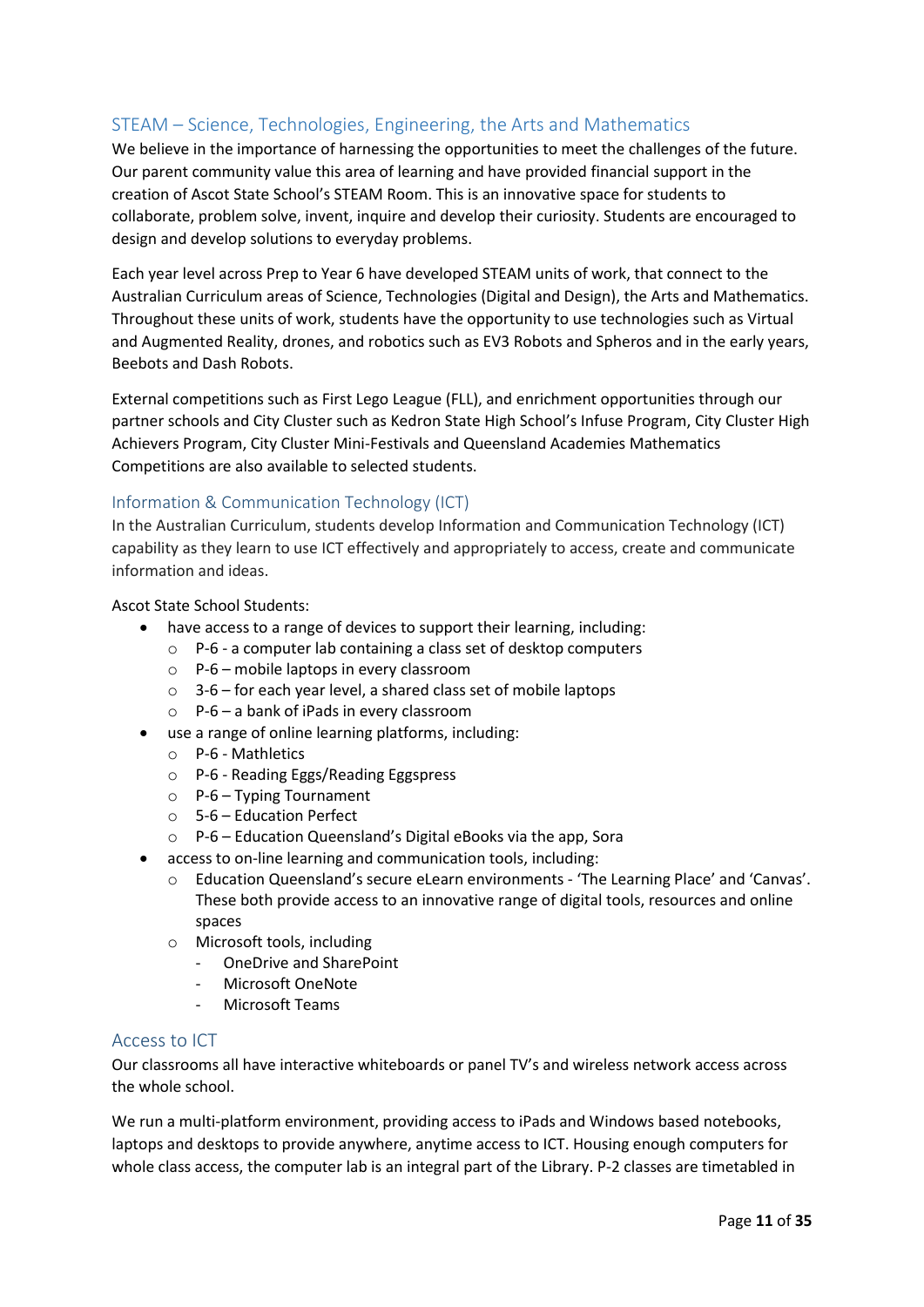the lab on a weekly basis. Years 3-6 make regular use of the school owned class sets of notebooks and laptops.

### <span id="page-12-0"></span>The Arts

In the Australian Curriculum, The Arts is a learning area that draws together related but distinct art forms. While these art forms have close relationships and are often used in interrelated ways, each involves different approaches to arts practices and critical and creative thinking that reflect distinct bodies of knowledge, understanding and skills. The curriculum examines past, current and emerging arts practices in each art form across a range of cultures and places.

The Australian Curriculum: The Arts comprises five subjects:

- Dance and Drama
	- o Taught by a specialist teacher in Prep to Year 4
- Media Arts
	- o Taught by the classroom teacher
- Music
	- o Taught by a specialist teacher (see below)
- Visual Arts
	- o Teachers plan and assess Visual Arts, supported by six lessons delivered by our artist-in-residence (funded by the P&C)

#### <span id="page-12-1"></span>Classroom Music

The Ascot State School Music Program provides a wide range of high quality musical experiences for the children both in the classroom and in extra-curricular activities.

Choral festivals, music competitions and musical productions cater for the gifted musicians and encourage the pursuit of excellence. This provides an opportunity for students to develop their full musical potential.

### <span id="page-12-2"></span>Instrumental Music

Children from Years 3–6 have the opportunity to participate in the Instrumental Program. The Department of Education provides funding for half hour lessons that are conducted during class time by instrumental teachers for:

- Years 3–6: strings
- Years 4–6: woodwind, brass and percussion.
- A private woodwind and brass program is available for Year 3

All instrumental students play in a band or ensemble appropriate to their level:

- String Ensemble
- Senior Concert Band, Intermediate Concert Band, Junior Concert Band
- Show Band

### <span id="page-12-3"></span>Choral Music

Choral Music is an important aspect of the school Music Program.

- Students from Years 1–6 may participate in a non-auditioned choir:
	- o Ascot Singers Years 2/3
	- o Ascot Chorale Years 4/5/6

Performance opportunities such as assemblies, Choral Fanfare, Music on Sunday, ANZAC Day, Music Evenings, community events and carols occur throughout the school year.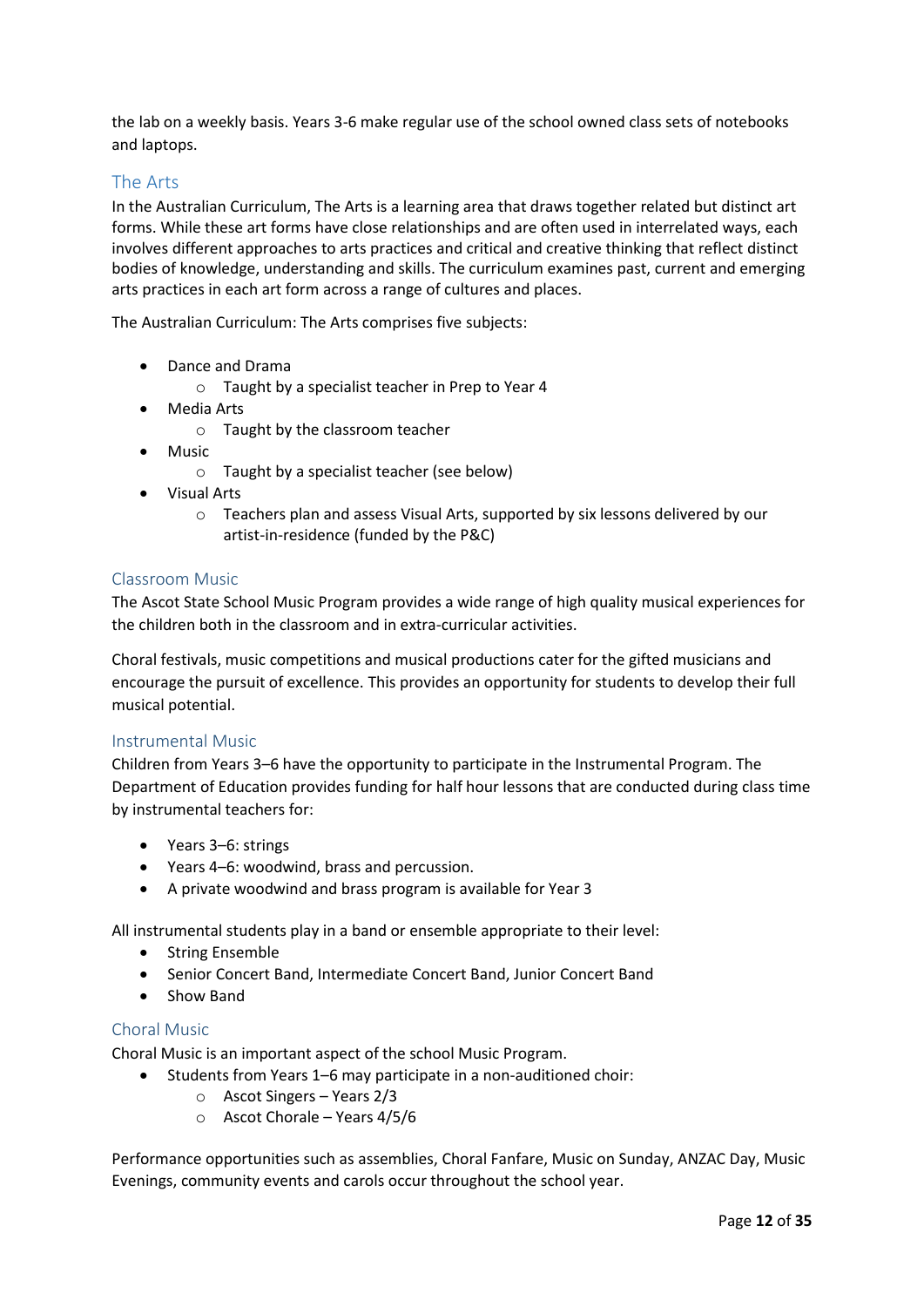### <span id="page-13-0"></span>Languages Other Than English - Japanese

Learning a second language enhances creative and analytical thinking and improves listening, problem solving and memory skills. Second language acquisition often has a positive impact on first language literacy and helps develop intercultural capabilities and respect for diversity and difference.

Taught by a specialist teacher, students in Years 5 and 6 study Japanese language and culture for 90 minutes each week, with equal emphasis on the development of all four language skills - reading, writing, listening and speaking. Hiragana script is taught during Year 5. Students participate in a variety of learning tasks including short plays, songs, games and group challenges. Assessment includes both formative checklists and set tasks.

### <span id="page-13-1"></span>Health and Physical Education (HPE)

Students are taught two strands of the HPE curriculum: personal, social and community health, and movement and physical activity.

Specialist Physical Education (PE) teachers deliver the movement and physical activity curriculum. Prep-Year 4 classes participate in 2 x 30 minute PE lessons per week. Years 5 and 6 classes have one 30 minute PE lesson per week.

### <span id="page-13-2"></span>School Swimming Lessons

- Classes are timetabled for swimming lessons each week in Terms 1 and 4.
- Each student must provide togs, sun shirt, towel and plastic carrying bag. Girls are to wear one piece togs.
- Bathing caps are to be worn by all swimmers.
- Towels, togs and all articles of clothing are to bear the child's name.
- Children are not permitted to enter the water wearing hair clips, rings, bangles or other ornaments which may come loose in the water.
- Children suffering from any kind of infection, sores, skin complaints or wearing band aids will be excluded.
- If a child cannot attend a swimming lesson, a note to the teacher is required.
- Parent volunteers are needed for each class to assist with adult supervision requirements.

### <span id="page-13-3"></span>Gala Sport – Years 4/5/6

Ascot State School participates in interschool sport within the City District on a seasonal basis. Students compete in three Fridays for Summer sport and three Fridays for Winter sport. Most teams travel by bus to their venues and a sport fee is payable. This fee covers transport, equipment and consumables (e.g. first aid for sport) and is included in the semester accounts. All students need a permission note to play and travel on Gala Days.

### <span id="page-13-4"></span>School sporting competitions

Each year, inter-house Cross Country, Athletics and Swimming competitions precede the District, Regional and State Carnivals. School competitions assist in selection of students to move on to further competition. Children attend these events in their house colours. All sporting uniforms in house colours are available from the Uniform Shop. All inter and intra sporting events are well supported by our school community.

#### <span id="page-13-5"></span>Sports Houses

Your child/children will be allocated to one of four sporting houses. Members of the same family are allocated to the same house. The four Houses and their significance are: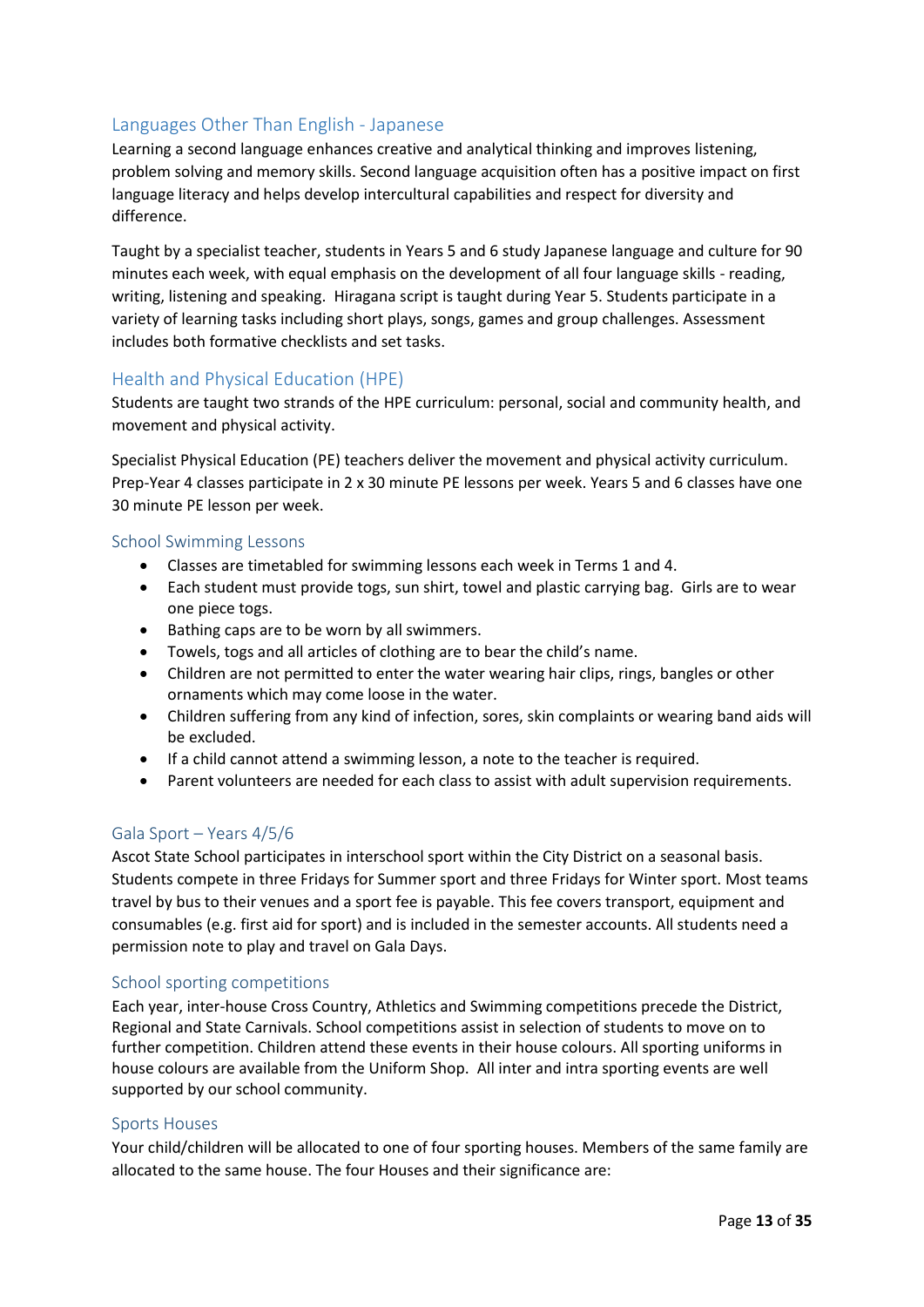- **Henderson (Gold)** named after the foundation head teacher, Mr Thomas Henderson (1920- 1939).
- **Lilley (Blue)** named after a former Premier of Queensland, Sir Charles Lilley, who was also a Justice of this State. Sir Charles was one of the architects of our education system.
- **Meibusch (Green)** named after the second head teacher, Mr Robert E. Meibusch (1939- 1956).
- **Ryan (Red)** named after a former Premier of Queensland, Mr Thomas Joseph Ryan, who was also a lawyer responsible for the establishment of the Arbitration Court.

# <span id="page-14-0"></span>Assessment and Reporting

### <span id="page-14-1"></span>Reporting

At the end of the semester in Terms 2 and 4 report cards are emailed to parents. The teacher makes an on-balance judgement about the student's overall level of achievement for the achievement standard. This judgement is based on the evidence of student performance in the assessment folio.

### <span id="page-14-2"></span>Celebrations of Learning

At the end of Terms 2 and 4, parents are invited to the classroom for students to showcase their learning. This is an opportunity for parents to share their child's learning success.

### <span id="page-14-3"></span>Parent Teacher Interviews

Parent Teacher Interviews are held at the end of Terms 1 and 3. This dedicated time is a valuable opportunity for parents/carers and teachers to share information. An online booking system is used for parents/carers to book their preferred interview time. Advance notice is given via the school newsletter.

### <span id="page-14-4"></span>Parent Information Evening

Early in first term, Parent Information Evenings are arranged. All parents are invited to meet their child's teacher and learn how the class activities will proceed for the year.

# <span id="page-14-5"></span>Supporting all students

All teachers provide differentiated instruction to respond to the particular learning needs of all students as a regular part of curriculum provision. Informed by student performance data and validated research, teachers vary what students are taught, how they are taught and how students demonstrate what they know. Teachers purposefully plan a variety of ways to engage students, assist them to achieve the expected learning, and to demonstrate their learning.

### <span id="page-14-6"></span>Highly capable students

Ascot State School is committed to high quality educational outcomes for all students. Additionally, we acknowledge the diversity of our student population and as such, we strive to provide an appropriate curriculum to cater to the learning needs of all students. Students who are highly capable are entitled to a curriculum provided at a pace, degree of abstraction and complexity: and level consistent with their abilities so that they are identified and supported with appropriate strategies and are not educationally disadvantaged.

We:

• recognise that students who are gifted and talented in one or more domains are present in every school.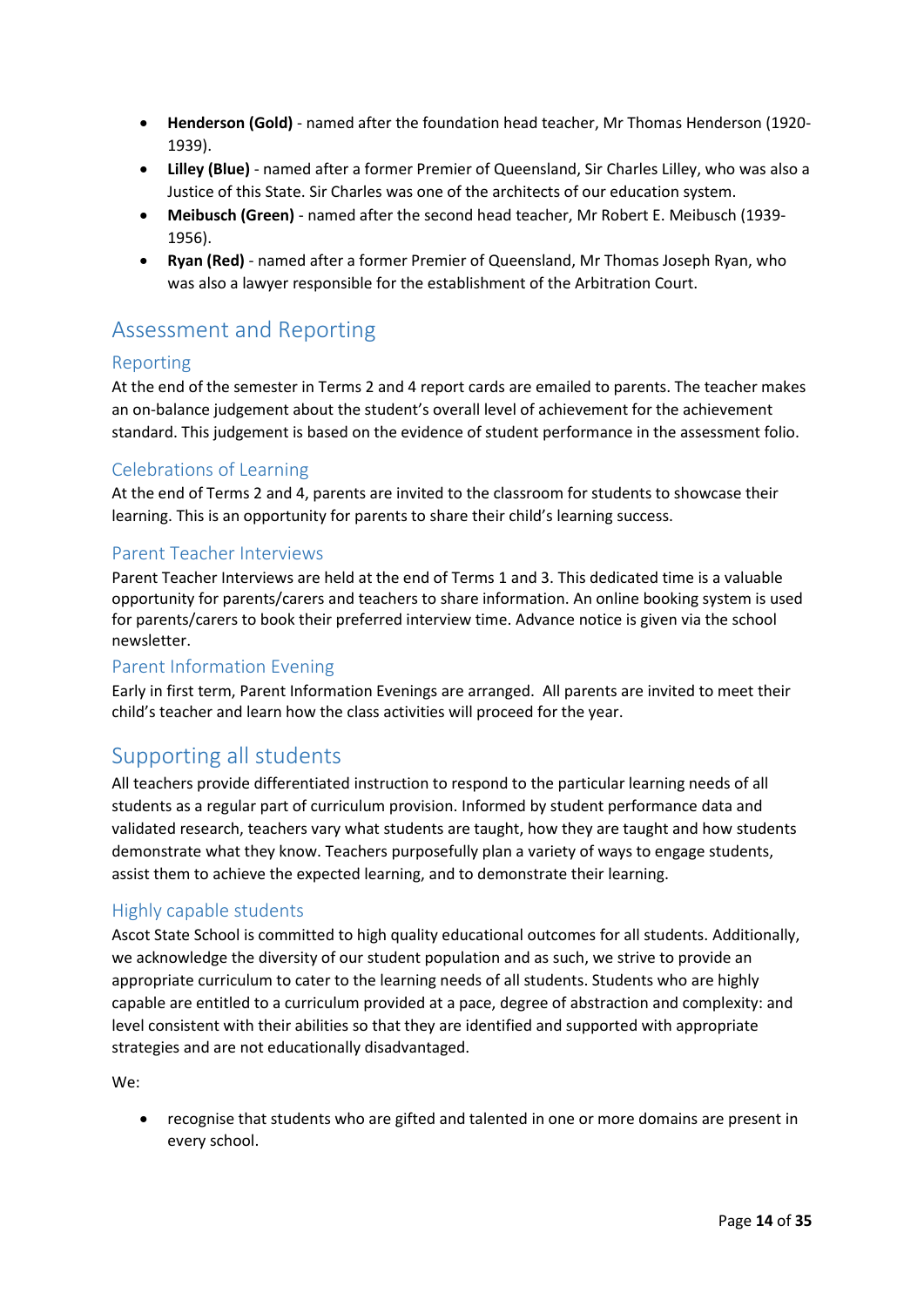- recognise that students who are gifted and talented vary in achievement, that achievement may vary over time and that some gifted students underachieve or experience difficulty translating their gifts into talents.
- aim to provide identified gifted and talented students with relevant and engaging learning opportunities drawn from the Australian Curriculum and aligned with their individual learning needs, strengths, interests and goals to engage, stimulate and develop their potential.

We support student learning by providing quality differentiated teaching which incorporates an increasingly focussed and personalised approach aimed at improving the achievement of every student. Teachers use data and ongoing monitoring to differentiate what students are taught (content), how they are taught (process), how students demonstrate what they know (product) and the learning environment. For highly capable students this increasingly personalised approach involves focussed and intensive teaching, extension and enrichment.

It is our vision to enhance every student's opportunity to progress and achieve. Our objective for all students is that they feel valued in a learning environment, which is both challenging and supportive. In addition, we endeavour to provide students with a number of enrichment and extension programs to help encourage and develop their critical and creative thinking and skills.

# <span id="page-15-0"></span>Excursions/Incursions

Students from Prep to Year 6 may participate in a range of learning experiences on or off campus for educational, cultural, social or wellbeing reasons. Opportunity is taken to involve the community in school activities and to extend our students in educational experiences beyond the classroom.

Included in these activities are visits to orchestral concerts, plays, environmental centres, places of historical interest and the local landmarks. Teachers may also book programs held at school.

Students in Years 4-6 also attend overnight camps ranging from one to four nights.

# <span id="page-15-1"></span>**Library**

Our library is home to a large collection of quality children's literature, information texts and teacher resources. Use of the library provides all students with the opportunity to develop literacy skills and a love of reading. All classes have weekly timetabled borrowing times with their classroom teacher. Students can borrow four library books independently as often as they wish. Independent borrowing times are before school from 8.30-8.50am and during each lunch break. Students are encouraged to use a waterproof library bag that is available for purchase from the school Uniform Shop.

# <span id="page-15-2"></span>Extra-Curricular Activities

Opportunities are provided to students in a variety of extra-curricular activities. Some are offered by teachers and others by external companies before and after school. At the commencement of each term the Community Education Calendar is circulated with the *Digest*. Companies also advertise in the Community Notices section of the *Digest*.

### **School offered programs (year level dependent):**

- Debating
- Optiminds
- First Lego League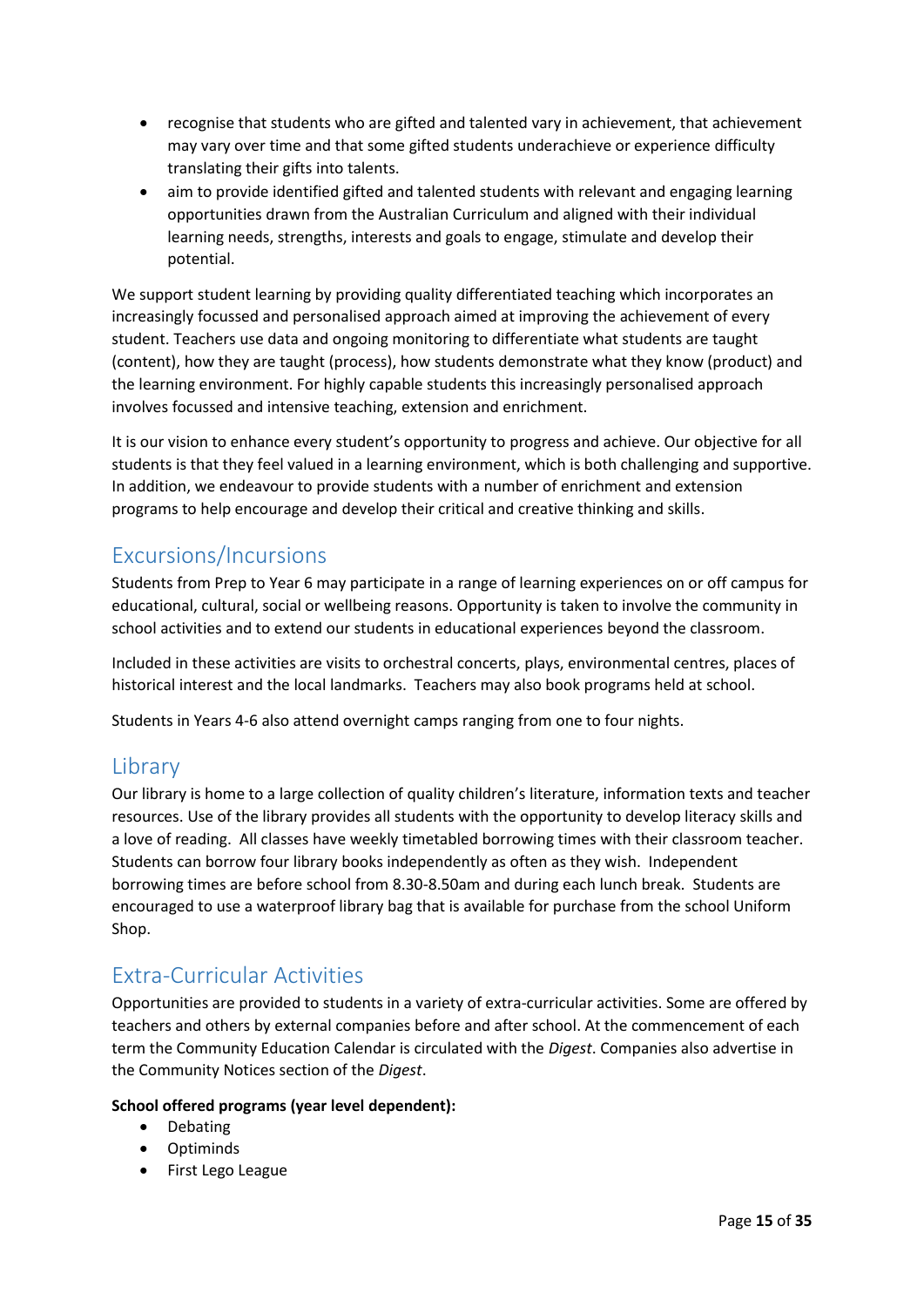- Maths competition
- Ascot's Got Talent
- Lunchtime art club with our artist in residence

#### **Other opportunities include but are not limited to:**

- Swim Squad run by an external company
- Swim Club run by the P&C on Friday nights in Term 1 and 4 (see swim club information further on in this handbook
- Tennis Coaching run by an external company on school courts in Reeve St, Ascot
- Chess
- Before and after school sport range of sports and martial arts
- Bricks4Kids (Lego)
- Young Engineers
- French
- Speech and Drama

## <span id="page-16-0"></span>School Procedures

### <span id="page-16-1"></span>Enrolments

In all Queensland schools, Prep is compulsory. Children must be five years old by 30 June in the year they start Prep.

As an inner city school, there is an enrolment management plan in place. Please contact the office to enquire about eligibility for automatic entry. Proof of residency is also required.

### <span id="page-16-2"></span>Family Information

Upon enrolment, information is recorded for use in emergencies, e.g. address and telephone numbers for immediate contact. Parents and carers have an obligation to keep enrolment information accurate including contact numbers, email, address and any changes to personal information regarding your child including court orders or medical details. All families must provide an emergency contact number other than your own personal details.

### <span id="page-16-3"></span>New students

At Ascot State School we value relationships and creating a sense of belonging. All classes in the school have a buddy class whom students meet on a regular basis to share stories, personal experiences and learning experiences. In addition, each class teacher allocates host children to welcome new children, show them around the campus, help them make friends and settle in quickly to the school routine. The P&C Welcome Group will make your family welcome in our school community.

### <span id="page-16-4"></span>Attendance

### **Notifying the school about student absence**

The safety and wellbeing of students are of the highest priority, and when home and school work together, student safety will be increased.

#### **Absence line**

Each day that child/ren are absent from school, parents are required to leave a message about the absence and reason on our school student absence line – 3326 9360. We ask that you call on each day of the absence, as we cannot assume that children are still ill. You can call this number at any time.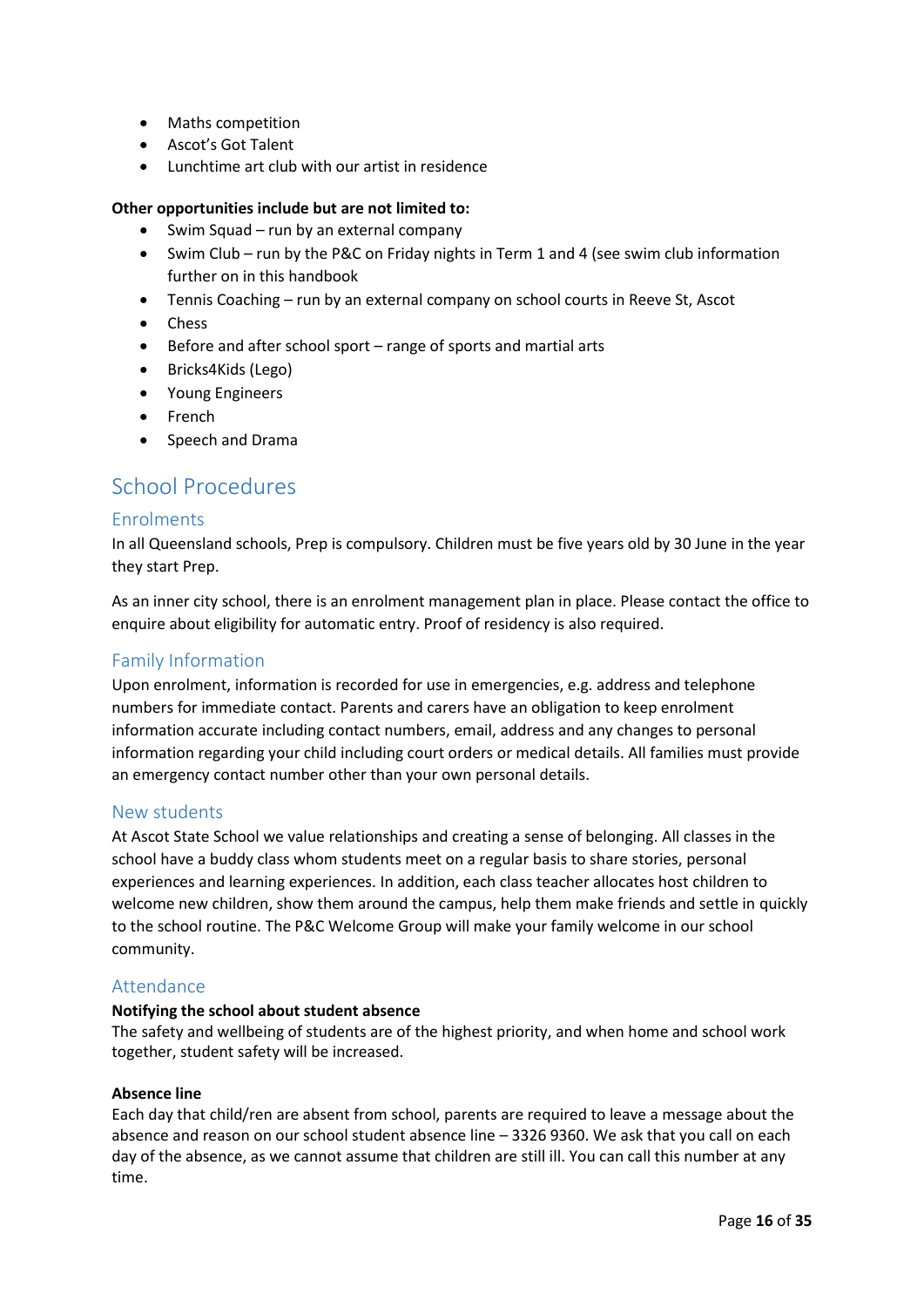It is important to notify the office, rather than class teachers, about absences. This means that the information can be centrally recorded. It also avoids your message being missed if, for example, the teacher is away from school that day. This is also easier for you, as you can make one call if the absence relates to all of your children.

#### **Long absences**

For planned absences, for example, a holiday of more than 10 days, please request an exemption form from the office for Principal approval. This allows the absence to be recorded appropriately.

#### **Arriving on time**

- Classrooms are open from 8:50am, with instruction commencing at 9:00.
- Arriving at the classroom 10 minutes beforehand means that students are settled in class to hear all instructions and messages for the day ahead.
- Being on time is vital for students to be ready to learn.
- Teachers mark the roll at 9:00am and instruction is scheduled to begin at 9:00am. Specialist lessons for the day also begin at this time.

### **In the event of arriving late / leaving early**

- Students who arrive after 9:00am are considered late and must sign in at the office. This allows us to correctly record their attendance on the roll. Office staff give students a late slip to hand to their teacher when they arrive at their classroom. This process ensures that students are recorded as present.
- Early departures also require students to be signed out at the office. Parents and carers must sign students out and the office will call the classroom for the student to be sent to the office for collection. To minimise adults moving around the school, please come to the office for assistance rather than collecting your child yourself.
- In the interests of teachers leading calm classrooms and students able to fully attend to their school work, it is important to prioritise being at school and on time for learning.

### <span id="page-17-0"></span>Arrival and Departure

At all times, Ascot State School children are expected to show respect, be responsible and be safe whilst arriving and departing from the school premises.

Parents are advised that students should not arrive at school before 8:30am as playground equipment is out-of-bounds during this time and students left at school unsupervised by parents are the parents' responsibility. The school provides before school care from 7.00am daily at our Camp Australia Outside School Hours Care facility located on Barlow Street, Ascot.

Students who arrive at school from 8:30am are permitted in three areas to engage in physical activity or quiet reading. These areas include the oval, the junior eating area, the covered games courts and the library ONLY. Students are supervised by school staff at this time. At 8:50am the start bell commences and children should then make their way to their classrooms and be ready to begin work by 9.00am.

After school, students move to their respective pick-up areas. No students are permitted to remain in the school grounds after 3:20pm without adult supervision. If your child is attending an after school club, they must go directly to the venue after class.

Students going to our outside hours school care facility in Barlow St assemble under I Block. Camp Australia supervisors collect Prep students from their waiting areas. Parents who have work or other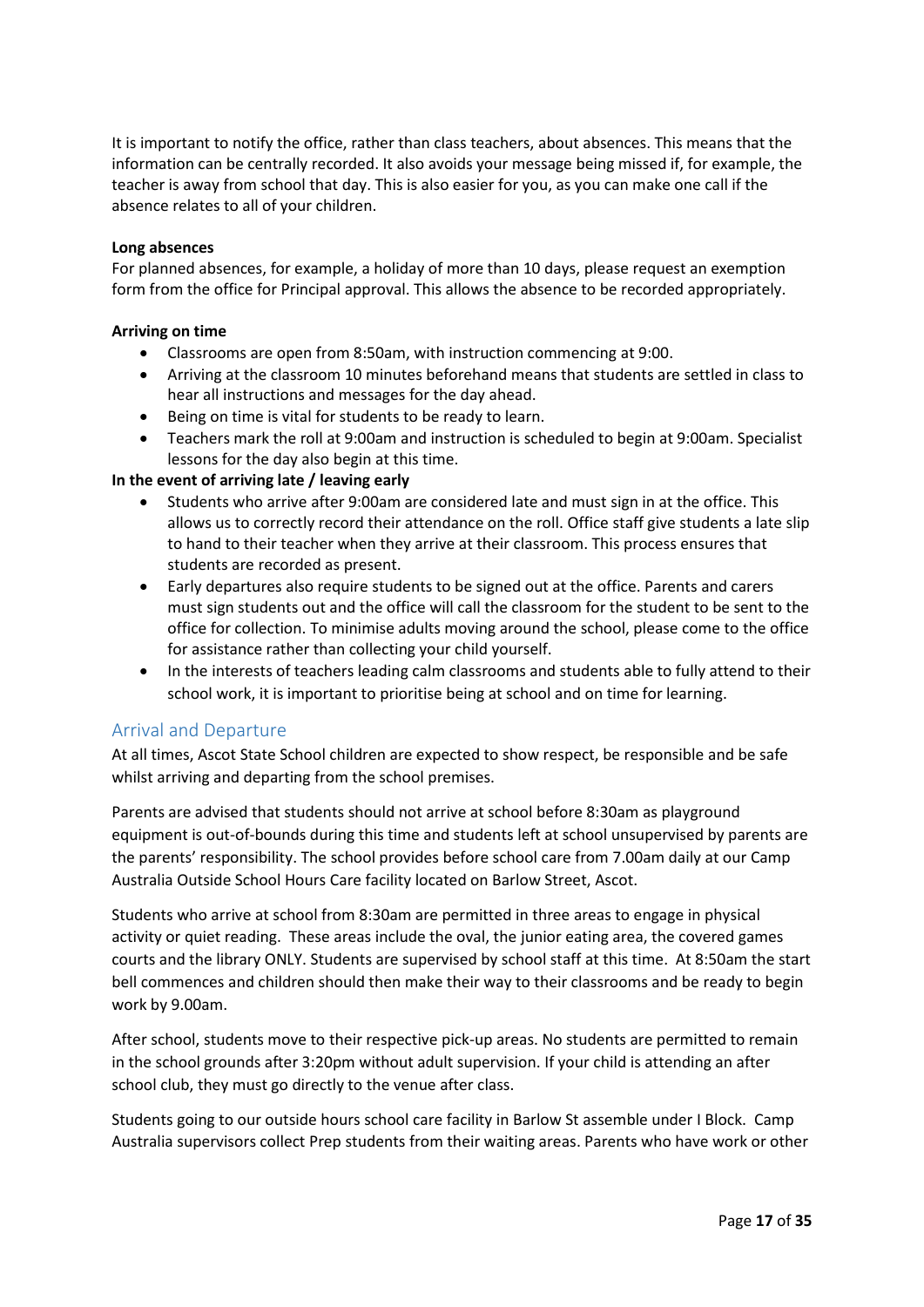commitments and require supervision for their children outside of school hours can contact Camp Australia a[t www.campaustralia.com.au](http://www.campaustralia.com.au/)

Students using buses are to go as quickly as possible to their respective bus stops on Anthony or Massey Streets.

Students collected by car are to go immediately to Pringle Street or Massey Street. Parents are issued with a family name card to be displayed on your passenger visor of your vehicle. This allows the supervising adults to have children ready to be collected. The passenger zones in Pringle and Massey Streets are 2-minute drop-off and pick-up areas.

#### **To use the 2-minute zone correctly:**

- Plan your trip to avoid arrival at peak times
- Place your name card on the passenger visor
- Move up to the head of the queue
- Pick-up or drop-off children via the car's curb doors
- Move out safely
- If your children are not at your arranged spot, go around the block and try again.

#### **Do not:**

- Leave your car
- Double park
- Stay more than two minutes
- Arrive early in the afternoon and sit in the zone.

Parking inspectors often check for compliance with zone regulations. This is not a school matter.

Students riding bicycles to school must leave their bikes in the bike cage on the oval. Bikes need to be chained for security.

In the event of storms at 3:00pm, children will be kept on the covered games court (Pringle Street) or in the Hall (Massey Street) until it is safe to be outside.

### <span id="page-18-0"></span>Drop off and pick up zones

Zones are in operation in Massey St and Pringle St. These are supervised by school staff. Please follow the council regulations with regard to safe use of these zones.

Please note that there is no parking between 7:00am and 9:00am and 2:00pm and 4:00pm on school days on the school side of Pringle St, between the games court and the end of the school oval. This area is a drop off/pick up zone (like a quick moving taxi zone at the airport).

At 3:15pm, children who are not collected from the Massey St zone will be taken to the Pringle St zone. At 3:30pm, all students who have not been collected are taken to the school office.

### <span id="page-18-1"></span>School Crossing Supervisors

A school crossing supervisor scheme is in operation at the following times:

- Massey Street 8:00am 9:00am and 2:55pm 3:25pm
- Anthony Street  $-8:15$ am 8:45am and 2:55pm 3:25pm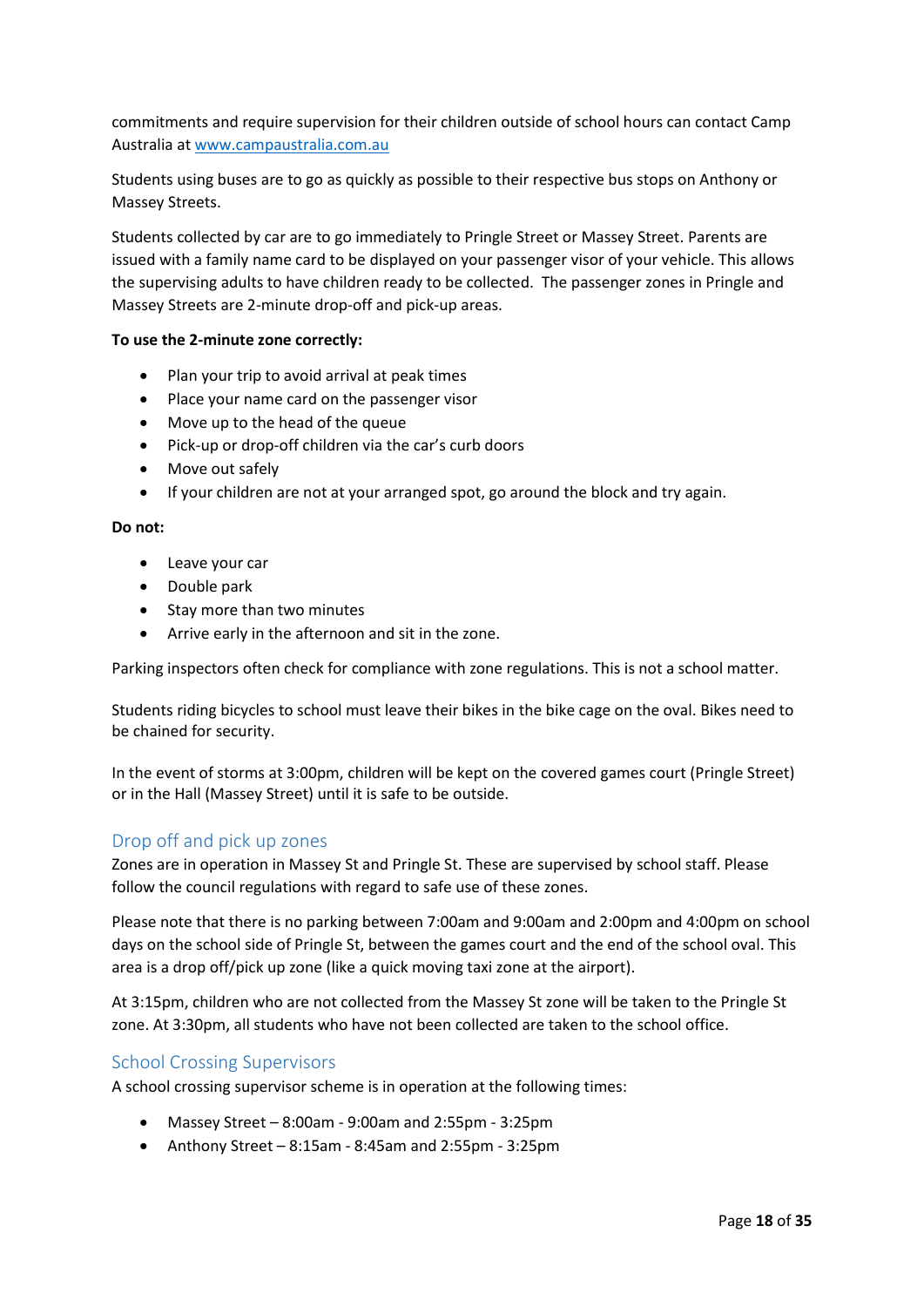Parents are asked to ensure that children use these supervised crossings if they are walking to school. Wait until the whistle has blown before crossing the road and always cross at the crossing. The crossing supervisors are employed and trained by the State Department of Transport.

### <span id="page-19-0"></span>Assemblies

Assemblies are conducted by the school captains. Each class hosts an assembly once per year. Parents and extended families are always welcome to attend our assemblies to celebrate student learning and achievements. Parents are also notified by the class teacher or specialist teacher when their child is receiving a special award so that parents may make time to attend this special event.

Assemblies are held in sectors in the school hall:

- Prep to Year 2 Fridays at 9.00am
- Years 3-6 Mondays at 2:15pm

### <span id="page-19-1"></span>Book Lists

Students in Prep are invited to participate in a student resource scheme that involves payment of a \$120.00 levy. This allows the Prep teachers to purchase resources in bulk for children as the need arises throughout the year.

Students in Years 1-6 are provided with a list of requirements prior to the end of the school year to ensure that children are fully prepared for the commencement of the new year. A service is provided by the school in Term 4 whereby these requirements can be ordered and delivered to your home.

### <span id="page-19-2"></span>Homework

Reading is the most important aspect in the school curriculum and one of the easiest to supervise and encourage at home. We expect all students to read every night and students in Years 1-6 will have spelling words. Our homework guidelines can be found in the appendix.

# <span id="page-19-3"></span>Student Code of Conduct

The school has a Code of Behaviour and a Responsible Behaviour Plan for Students that outlines available support to help children manage their own behaviour. Children are entitled to learn in a safe, disciplined and supportive environment where relationships which promote mutual respect are fostered. All students have both rights and responsibilities to ensure that our Code of Behaviour promotes a positive culture. All students are required to adhere to the school's expectations at all times, both within and outside the school. The plan encompasses face to face and online activity.

Through consistent modelling and teaching, we continue to nurture the foundations of respect, the use of manners and the skills and attitudes associated with becoming successful problem solvers in life.

School expectations are:

- Be a Learner
- Be Respectful
- Be Responsible
- Be Safe

A copy of the Student Code of Conduct for Students is provided with your enrolment materials.

### <span id="page-19-4"></span>Mobile Devices Policy

Ascot State School has a Mobile Phone and Electronic Device Policy which requires all children to have a permission note signed by parents in order to have a mobile phone / device at school.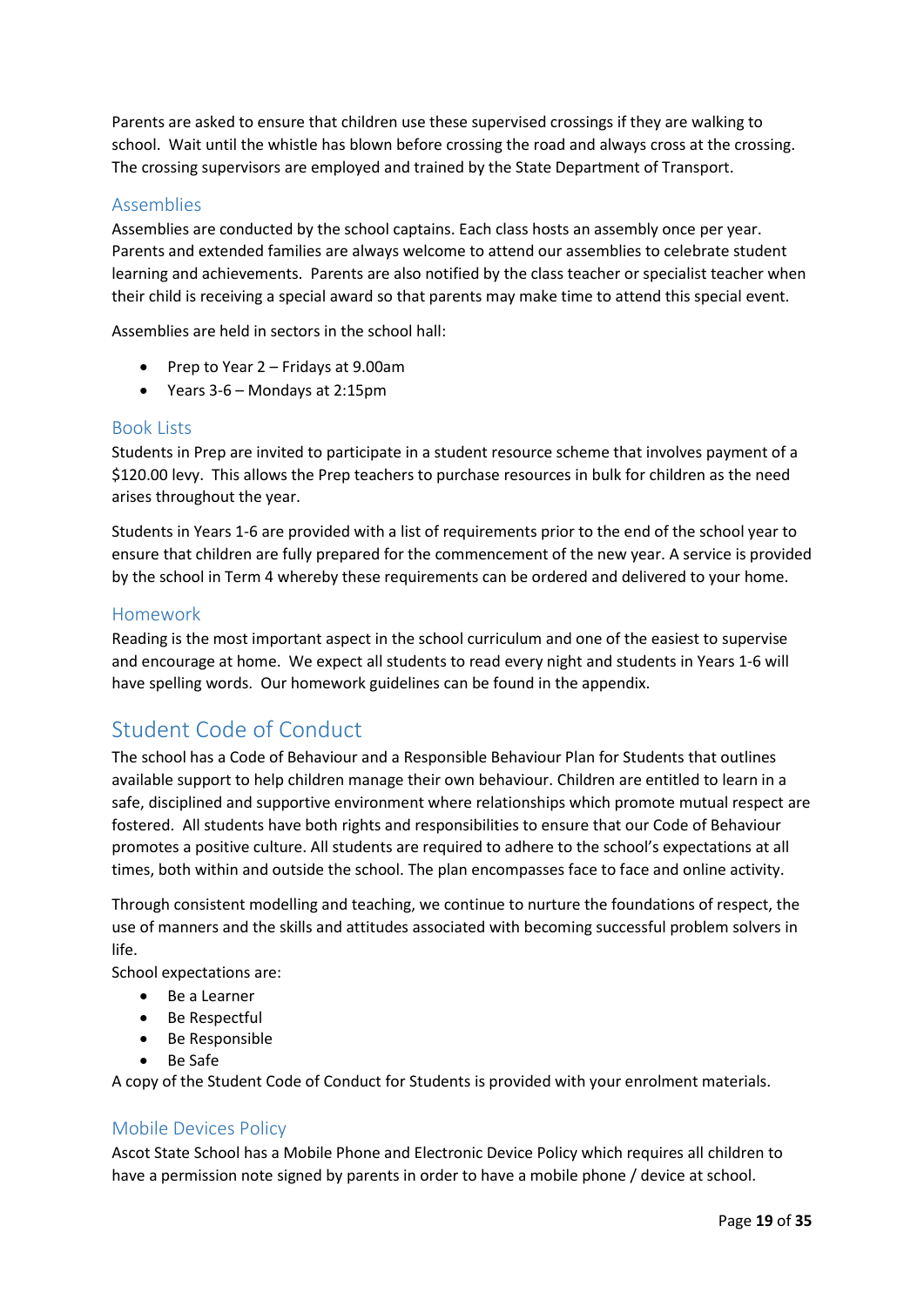Permission is sought from the Principal for the phone/device to be at school. There are very strict guidelines which apply to this permission. Failure to abide by the guidelines will result in permission being withdrawn. Permission forms are available at the office and provided for your information in the appendix.

## <span id="page-20-0"></span>Religious Instruction

Ascot State School embraces a multitude of cultural, religious and non-religious beliefs and encourages students to grow and develop as a whole person, in particular, in beliefs, values and attitudes. We respect the background and beliefs of all students and staff by not promoting, or being perceived as promoting, any particular set of beliefs in preference to another.

In accordance with Chapter 5 of the *Education (General Provisions) Act 2006 (EGPA)* and Part 5 of the *Education (General Provisions) Regulations 2006*, we provide thirty minutes of Christian based religious instruction to consenting families for students in Years 1 to 6. The visiting Religious Instruction providers are approved by the Principal and a coordinator is appointed whose role is to manage and monitor the religious instructors and the delivery of the authorised program in a school. Parents will be requested to pay a fee each semester for religious instruction resources.

Instructors all work from a program authorised by the Department of Education. At Ascot this program is called *Connect*, and participating families purchase the workbooks via the booklist.

Students attend religious instruction based on information provided by parents on the completed *Application for Student Enrolment,* unless other written instructions have been provided to the school*.* In accordance with the legislation, parents may withdraw their child from all religious instruction by notifying the Principal in writing.

Students who do not participate in religious instruction are provided with other instruction in a separate, supervised location. They receive work to do such as revision, wider reading, or completing unfinished work.

You will be advised of any changes to the religious instruction and other instruction programs to ensure you are able to make an informed decision about your child's participation. If you have any questions or wish to make any changes to your child's participation, please see your class teacher.

# <span id="page-20-1"></span>Health & Safety

### <span id="page-20-2"></span>Sun safety

All students must wear the Ascot broad brimmed hat when outside. This includes before school, after school, during physical education lessons and other outdoor instruction and sporting activities. The Sun Safety Policy can be found in the appendix.

### <span id="page-20-3"></span>First Aid

The health, safety and wellbeing of our students is vital for success in learning. We provide a health room and trained first aid staff to supervise this facility.

Sick or injuries at school – sometimes your child may present at first aid either feeling unwell or after a fall or incident. Staff will provide first aid and, if necessary, contact a parent to notify of the illness. All injuries involving the head will be reported and the parent contacted.

### <span id="page-20-4"></span>Medication at School

If a child requires prescribed medication while at school, Department regulations state that: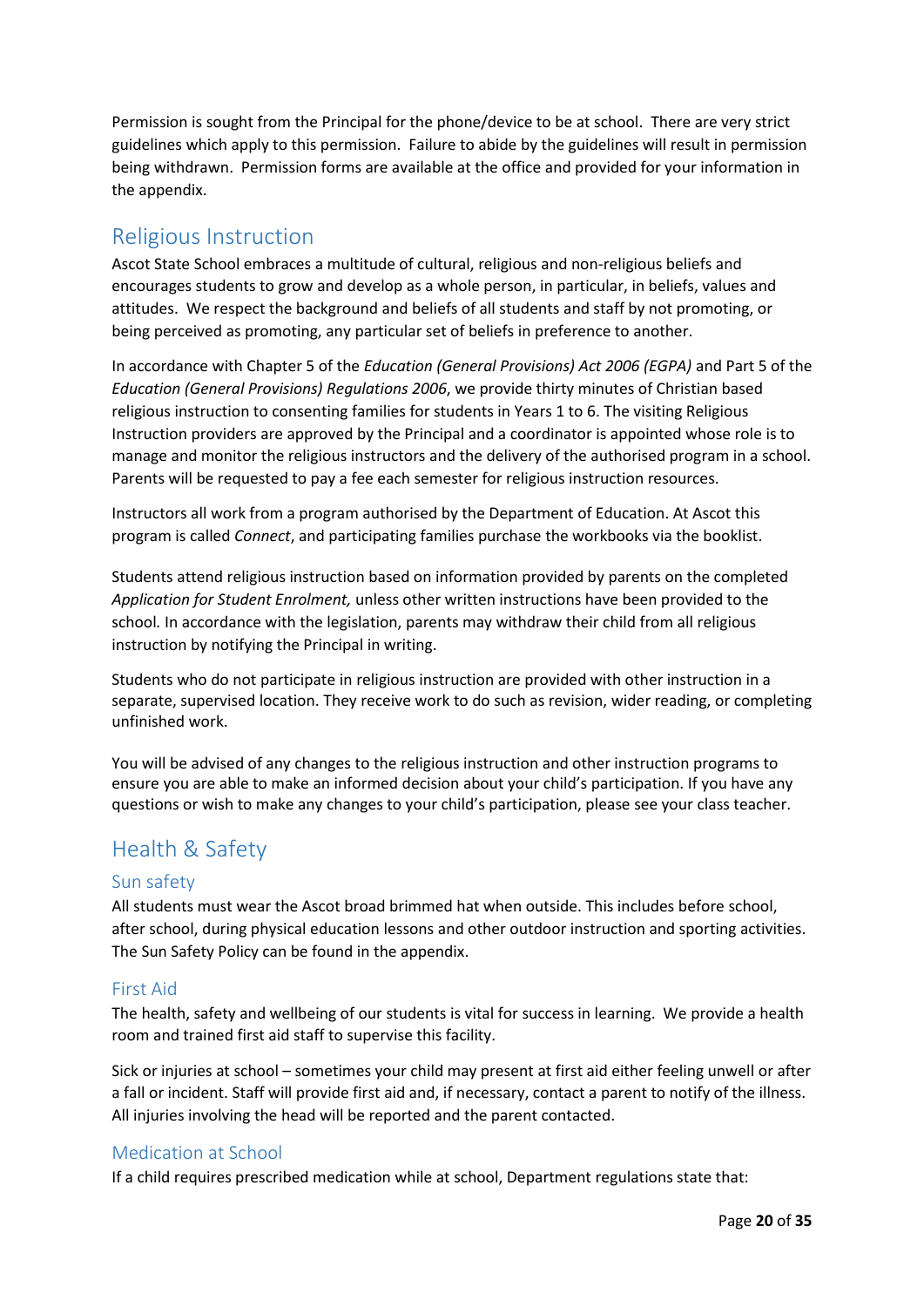- The parent or guardian must, in the first instance, make a written request to the Principal of the school. Authority forms must be completed at the school office.
- The student's medication, with the pharmacist's written instruction on the container must be lodged with the school for security purposes. Medication not labelled cannot be administered to any child. This includes over the counter medication.
- Administration of medication will be carried out by a staff member. Non-prescribed medications should not be brought to school and will not be administered by school staff.

In a school environment with many children, there is always a risk of children contacting an infectious disease. Children suffering from infectious disease (chicken pox, measles, school sores, etc.) may be excluded from school for varying lengths of time. A full list of exclusions provided by the Health Department is available online.

[https://www.health.qld.gov.au/\\_\\_data/assets/pdf\\_file/0022/426820/timeout\\_poster.pdf](https://www.health.qld.gov.au/__data/assets/pdf_file/0022/426820/timeout_poster.pdf)

# <span id="page-21-0"></span>Emergency Procedures

The safety of our children whilst at school is a priority. To ensure that we meet Departmental Safety guidelines, fire and lockdown drills are carried out every term. The purpose is to familiarise staff and students with procedures to be followed for evacuation or lock down of the school premises.

# <span id="page-21-1"></span>Emergency Contacts

Please ensure that you notify the office if you change your contact details. If you need to contact the school, please call the main school office on 3326 9333.

# <span id="page-21-2"></span>Invoicing for school events

Ascot State School provides free instruction, administration and facilities for students who are Australian citizens or permanent residents or children of Australian citizens or permanent residents at our school. In order to maintain the excellent educational outcomes of our students, we invite parents/carers to pay for services, materials, consumables and any educational services purchased from a provider that supports our curriculum. We also invite parents to make a voluntary contribution to enhance the provision of instruction, administration and facilities provided at our school.

The preferred option for all payments is BPOINT. Parents who have signed up for QParents may use this payment option. Credit card payments may only be made by contacting the BPoint Interactive Voice Response (IVR) 1300-631 073. All payments will have cut off dates and if payment is not made students will not participate in the event. As always, parents are welcome to make payment plans if this will assist by contacting the Business Manager. Refunds may be applied for and are at the discretion of the school Business Manager.

<span id="page-21-3"></span>The fees and service structure is provided in the appendix.

### Communication

Communication between parents and the school is vital for your young child to enjoy success at school. With a desire to promote open and harmonious relationships within the school and the wider community every effort is made to encourage worthwhile communication levels. It is hoped that parents will become acquainted with their teachers and the school administrators.

Face to face meetings is the preferred method to answer questions and resolve concerns. From time to time, it may be necessary for parents or teachers to request a discussion on matters of concern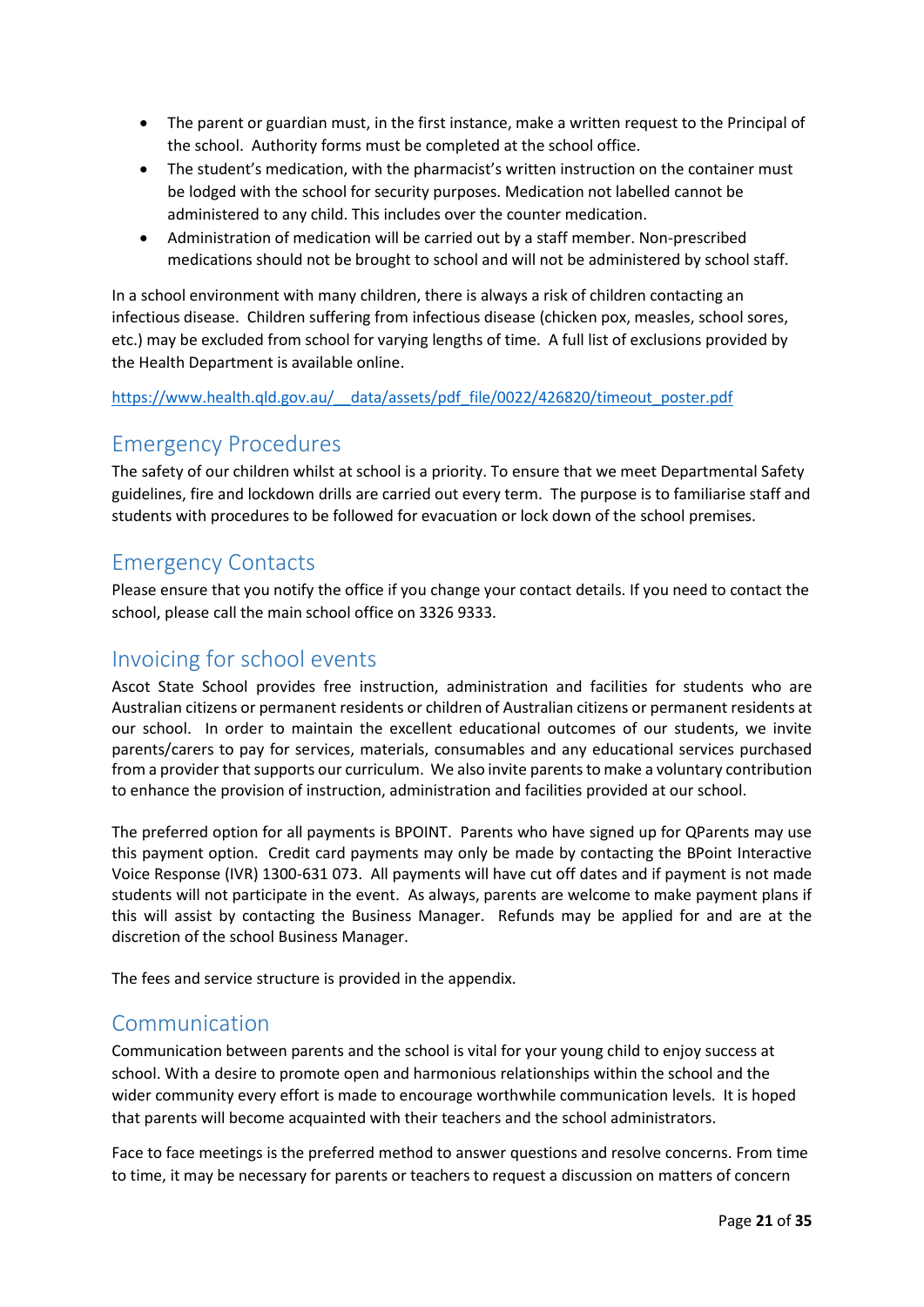and parents are encouraged to establish contact with teachers and administrators for this purpose. You will appreciate the need to make prior arrangements for such interviews as teachers are busy preparing lessons, resources and attending meetings before and after school.

### <span id="page-22-0"></span>Facebook and Twitter

The Ascot State School Facebook page is our main form of daily communication with our parent community. This page is accessible via https://www.facebook.com/AscotSS/. We also have a twitter account https://twitter.com/AscotSS\_QLD for our parent and educational community.

### <span id="page-22-1"></span>School newsletter – the *Digest*

The main form of communication for whole school information about learning, events and successes between the school and home environment is the weekly school newsletter called the *Digest*. This informs you of school celebrations, events and educational programs and contains information from the Leadership team, class and specialist teachers, date claimers, tuckshop rosters, P&C news, articles from P&C sub-committees and groups. The *Digest* is distributed via email each week by Schoolzine and is uploaded to the school website each week.

To subscribe to our eNewsletter complete the following subscription web form

### <http://ascotss.schoolzinenewsletters.com/subscribe>

You can also access the newsletter and receive school updates via the Schoolzine app

### <http://www.schoolzine.com/szapp>

You will then automatically receive the newsletter via email each Wednesday. Please note all parent contact details are strictly confidential and will not be passed onto anyone else or used for other purposes. In cases where there is shared custody of a child, please ensure both parties have access to school communication. Parents may unsubscribe from the *Digest* at any time.

The school website contains a variety of information about the school and school community. Website content includes upcoming events and activities, policies, procedures, parent information, curriculum and classroom information, P&C contacts and groups, community activities, Tuckshop and Uniform Shop details, enrolment information, newsletters and school contacts.

### <span id="page-22-2"></span>Appropriate use of email

Email contact may be used with the class teacher, but should be kept to a minimum as this detracts from our core business of teaching. Due to the busy nature of teachers' days, they are unlikely to access email regularly during the school day. Emails will be answered within 48 hours.

Our aim is to improve school – home communication through the use of email. However, as with all electronic forms of communication, it is important to establish a set of guidelines for communication using emails as emails leave a lot of room for misunderstanding.

- Emails should not be used to communicate urgent or critical matters. It is always best to speak with the member of staff concerned by telephone or in person. Please contact the school to arrange an interview to discuss urgent or critical matters with the appropriate person. If the teacher is unavailable due to them teaching their class, a delegated officer will be allocated to your call or a message will be taken and followed up promptly.
- When sending emails to multiple email addresses the author should always place the email addresses in the BCC box. This will not share other people's email address as they may not have given permission for this to be shared with a group. In our school this applies to parents and school staff.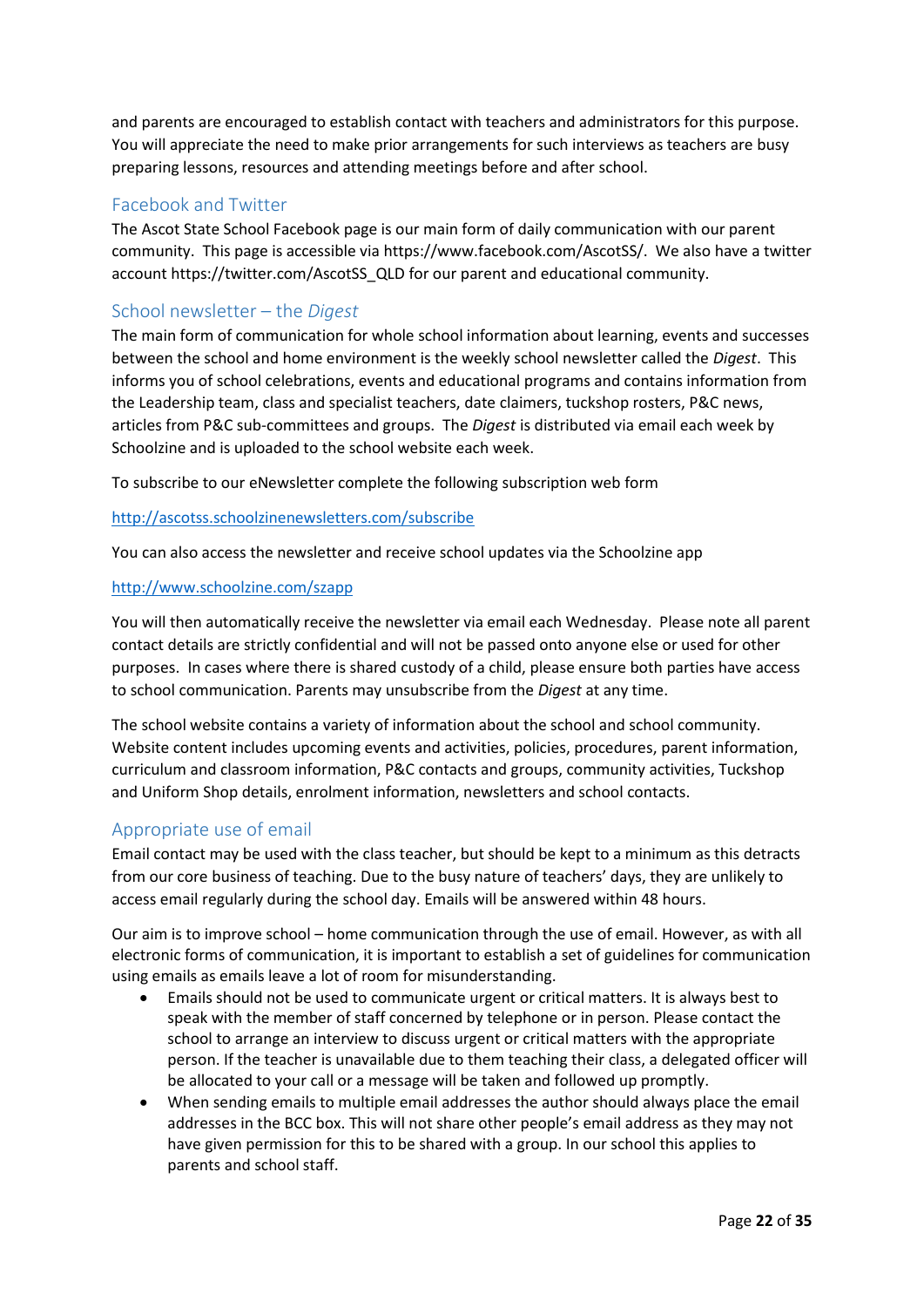- Never use email for matters of controversy or real distress. When you have a really serious matter, it is always best to meet with the teacher directly.
- Email may be useful for parents who have difficulty getting in to see the teacher. It can be used as a means to make an appointment to see the teacher.
- Due to the nature of their work, teachers spend almost all of their time in the classroom. When they are not in the classroom teachers may be in staff meetings, on excursions, planning, marking or on playground duty. As teachers have a range of duties to fulfil, it may take longer than a parent might wish for them to respond to an email or telephone call. If a parent sends an email at 8:30am, a teacher may not see it until after their classes are over for the day. Teachers may or may not respond to an email before 8:00am, after 4:00pm or on weekends as that's when they are focusing on being a parent to their own children or dealing with other personal responsibilities. If you have not received an expected response, follow up with a written note or telephone call.
- It is important to reflect upon the tone, timing and content of an email message before it is sent. Emails written in haste or in anger rarely help to sort out issues or problems; in fact, a poorly written or emotionally charged email will almost always have the opposite effect. Too often, harshly written and 'angry' emails result in later regret. The rules for civility in email are the same as in face-to-face meetings. Convey a positive tone in your emails which can set the stage for a cordial working relationship with teachers and other school personnel. Never say anything by email that you wouldn't want published. Any inappropriate or offensive language or comments deemed to be defamatory will be sent on to the appropriate authorities. This will not be tolerated.
- Members of staff have many different responsibilities. It is therefore important to ensure that you have made contact with the correct member of staff to be able to address your particular question or issue.
- Emails are a quick and convenient way of communicating "good news". You are encouraged to use emails to send messages of encouragement and support to the staff of the school.
- Each of our teachers has at least 25 students. Think about the volume of emails this many parents could generate. Teachers are committed to communicating with parents and want to know if a student is experiencing difficulty at home or at school. Responding to emails takes time and thought.

# <span id="page-23-0"></span>Privacy Statement

### <span id="page-23-1"></span>Enrolment

The Department of Education is collecting the information on the enrolment form for the purpose of school enrolment and student management. Personal information collected by the Department is protected by the Queensland Government's information Standard 42 – Information Privacy.

However, in accordance with information Sharing Protocols and Memoranda of Understanding, some of this information may be passed on to government agencies. Some of these state government agencies include Queensland Health, Queensland Transport, Queensland Police Service and Department of Families. The commonwealth government, through Centrelink, may require information for matching purposes in relation to the payment of benefits to some students.

Personal information on the enrolment form can be disclosed to other third parties without the individual's consent where authorised or required by law.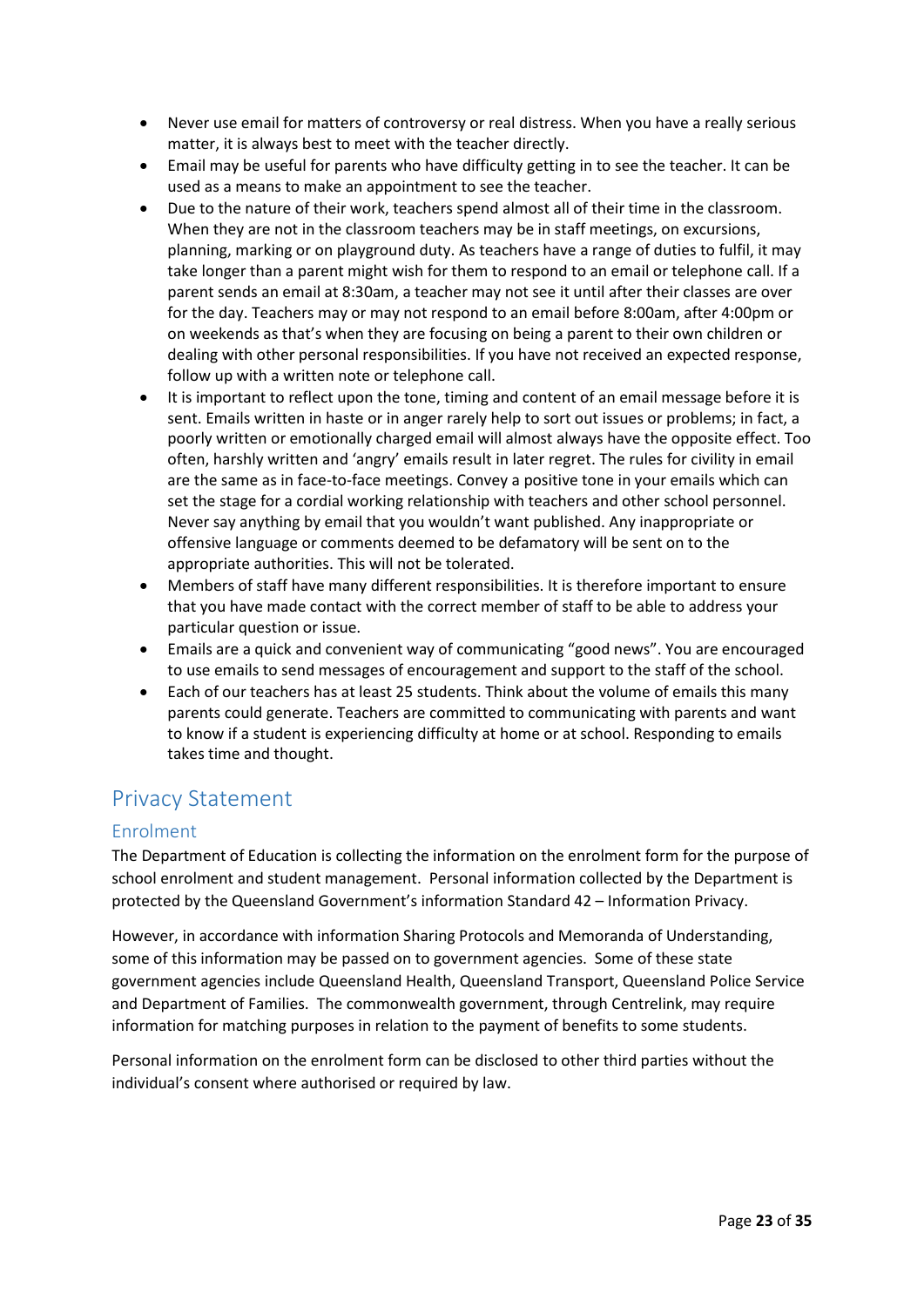### <span id="page-24-0"></span>Attendance/Achievement/Behaviour

While students are enrolled in and attend state schools, school staff will collect personal information about their academic performance, attendance and behaviour for the purpose of monitoring their educational progress and providing educational programs to suit the needs of the student.

Year 3 and Year 5 student names are passed on to the Queensland Studies Authority for the purpose of issuing individual reports in relation to the assessment of numeracy and literacy skills of students.

This personal information can be disclosed to other third parties without the individual's consent where authorised or required by law.

### <span id="page-24-1"></span>Wellbeing, Protection and Safety

During a student's attendance, the Department of Education may also collect personal information that relates to the wellbeing, protection and safety of the student. This personal information may be passed on to agencies such as Queensland Health, Queensland Police Service and Department of Families in accordance with Education Queensland's Student Protection Policy and other policies relating to student behaviour.

This personal information can be disclosed to other third parties without the individual's consent where authorised or required by law.

### <span id="page-24-2"></span>Children and Young People in the Care of the State – Data Matching

The Department of Education and Department of Families conduct a data-matching program to improve school achievement outcomes for children and young people in care.

The data-matching program involves a comparison, through a unique identifier, of certain personal information of children and young people in care and those children of similar age in the general school student population, including those who have specific needs.

This personal information may include:

- achievement levels;
- retention rates:
- age;
- school year levels;
- school disciplinary absences; and
- student movement between schools.

You may obtain further information about the Queensland Government's privacy regime contained in information Standard 42 – Information Privacy at http://www.iie.qld.gov.au/informationstandards.

### <span id="page-24-3"></span>Lost Property

Every effort is made to locate lost property. You can help by ensuring that all items that come to school are clearly named. Lost property is stored in a designated area under A Block. Lost property is cleared at the end of each term. Many valuable articles remain unclaimed because owners cannot be identified. Please name EVERY item your child brings to school. A waterproof marker pen is ideal to mark anything plastic. White out can be used to mark dark items such as the inside of hats. Small and valuable items are kept in the Office.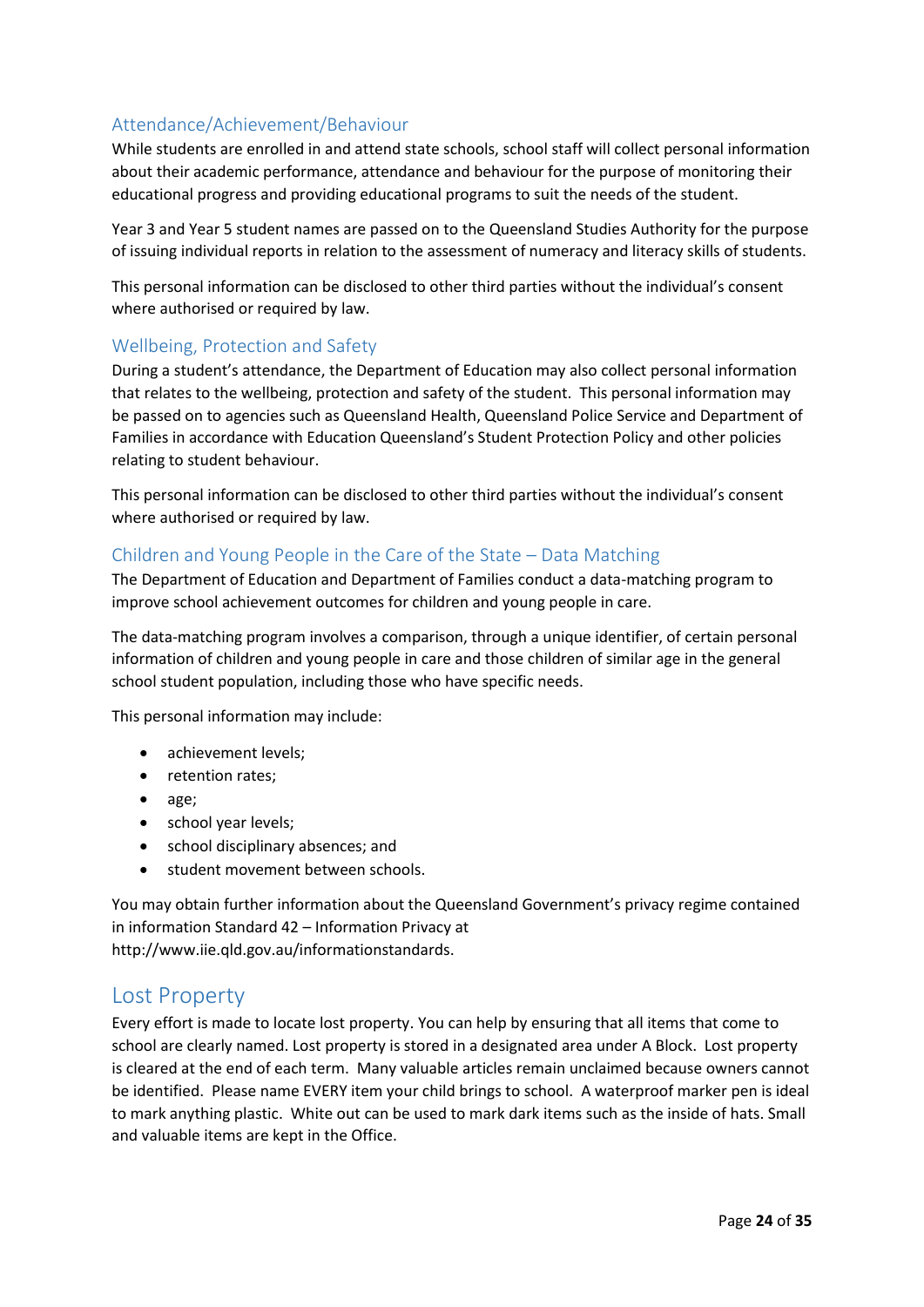### <span id="page-25-0"></span>Volunteers

At Ascot State School we value and encourage parent participation in many levels of school life, including our real business of providing learning programs for students. It has long been recognised that parent involvement benefits children in terms of the feelings of belonging and security such involvement can bring. We are fortunate to have at Ascot State School the diversity of skills and talents that our parents are willing to share. Some areas in which parent involvement is crucial are the class reading and assistance with swimming supervision. Most of the time no more than an hour of time commitment each week is needed.

Parents who would like to work with children as classroom volunteers are most welcome. Arrangements are made with the class teacher. Your help in this regard will be most appreciated, in all classrooms across the school. Grandparents and other adults require a blue card before commencing volunteering.

When visiting the school to volunteer, you must sign in at the office before moving through the school.

# <span id="page-25-1"></span>Gifts, Donations and Fundraising

All fundraising occurs through the P&C and its sub-committees. All donations are given to the P&C or School Principal. Gifts over the accumulated value of \$150 to school personnel must be registered via the Business Manager as per the Code of Conduct Policy.

# <span id="page-25-2"></span>School Dress Code

The school uniform is accepted as the standard attire for students attending Ascot State School. Parents enrol their children at this school on the understanding that the full uniform will be worn at all times. The Dress Code is provided as part of your enrolment pack.

The uniform can be purchased from the Uniform Shop. It has a paid Convenor and is operated by volunteers. The Uniform Shop stocks all of the uniform requirements and is situated in A Block. Opening times are Mondays, Wednesdays and Thursdays 8:15am – 9:30am during term. Flexischools can also be used to order items.

# <span id="page-25-3"></span>Parents and Citizen's Association

The School has an active P&C Association and General Meetings are generally held on the third Wednesday of each month in the staff room. An Annual General Meeting (AGM) is held in March each year. The P&C Executive comprises the P&C President, Vice President(s), a Secretary and a Treasurer. The Treasurer works closely with the P&C approved accountant who maintains all P&C financials.

The dates of all P&C meetings are advertised in the school's weekly newsletter. All parents are very welcome to become members of the P&C and participate fully at meetings. To become an eligible member with voting rights, an application form must be submitted, which includes a Code a Conduct and membership applications are voted upon at the Annual General Meeting and at the end of each General Meeting. To request an application form, please email pandcpresident@ascotss.eq.edu.au.

The role of the P&C at Ascot State School is wide and varied, covering a lot more than the usual fundraising activities traditionally associated with P&C committees. The P&C Executive manages a significant budget and works with a number of P&C sub-committees. The P&C extends a warm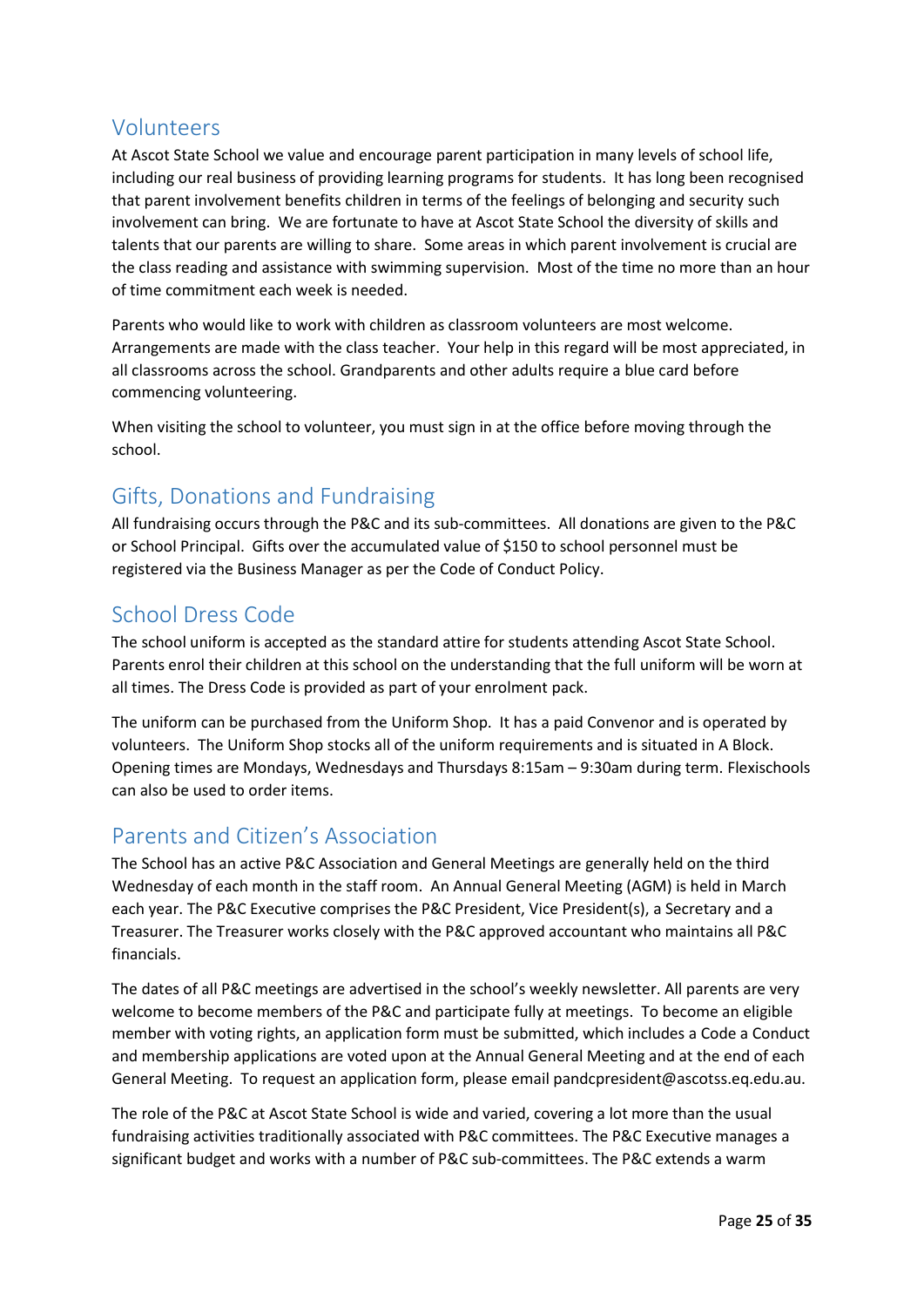welcome to all new parents of the school and invites you to get involved in one or more of the many P&C activities, starting with the Welcome Group.

The P&C President is automatically a member of the School Council, the governing group which monitors and endorses the strategic direction for Ascot State School. This is a requirement of the Department as we are an Independent Public School.

### **P&C Sub-Committees:**

- Tuckshop
- Uniform shop
- Swim Club
- Physical Environment
- Friends of Visual Art and Design
- Friends of Music
- Fete

### <span id="page-26-0"></span>Class Parent Representatives

Each class has a Class Parent Representative to assist the teacher when requested with class activities, providing a channel of communication and promoting the involvement of volunteers in the school community.

### <span id="page-26-1"></span>Tuckshop

The Ascot State School Tuckshop is open every day of each school term, except the last two days of the school year in Term 4. The Tuckshop employs convenor(s). To ensure it operates profitably and efficiently volunteers are required each day. Students from Prep to Year 2 should not have money at school as it may be lost and this causes undue stress and anxiety.

A complete list of menu items is available on the Flexischools website. The menu complies with the State Government's Smart Choices Healthy Food and Drink Supply Strategy.

Order on-line at www.flexischools.com.au. This is an online system and no cash is required. Registration is easy and free. Go to www.flexischools.com.au:

- 1. Click Register Now! and enter your email
- 2. You are emailed a link to the online form. Choose your username and password and enter your contact details.
- 3. For each child, click "Add a student" and follow the prompts to place and order. You will be required to top-up and pre-pay your account. Visa or Mastercard is preferred and transaction fees may apply - see online.

The Tuckshop sub-committee works very hard to provide an interesting and nutritious menu for the children and relies totally on parents to assist within the Tuckshop on a roster basis. If the rosters are not filled there is a possibility that the Tuckshop may have to close. The roster is only one day per month from 9.00am to 1.30pm. Why not get a group together and make a fun day of it?

Homebake is another way that families can support tuckshop. Homebake is an important part of the menu and is also done on a roster basis. Volunteers can bake and send along cakes, slices and muffins once per month. The Tuckshop convenor can provide a list of healthy choices and recipes as Homebake must also comply with the Smart Choices Healthy Food & Drink Strategy.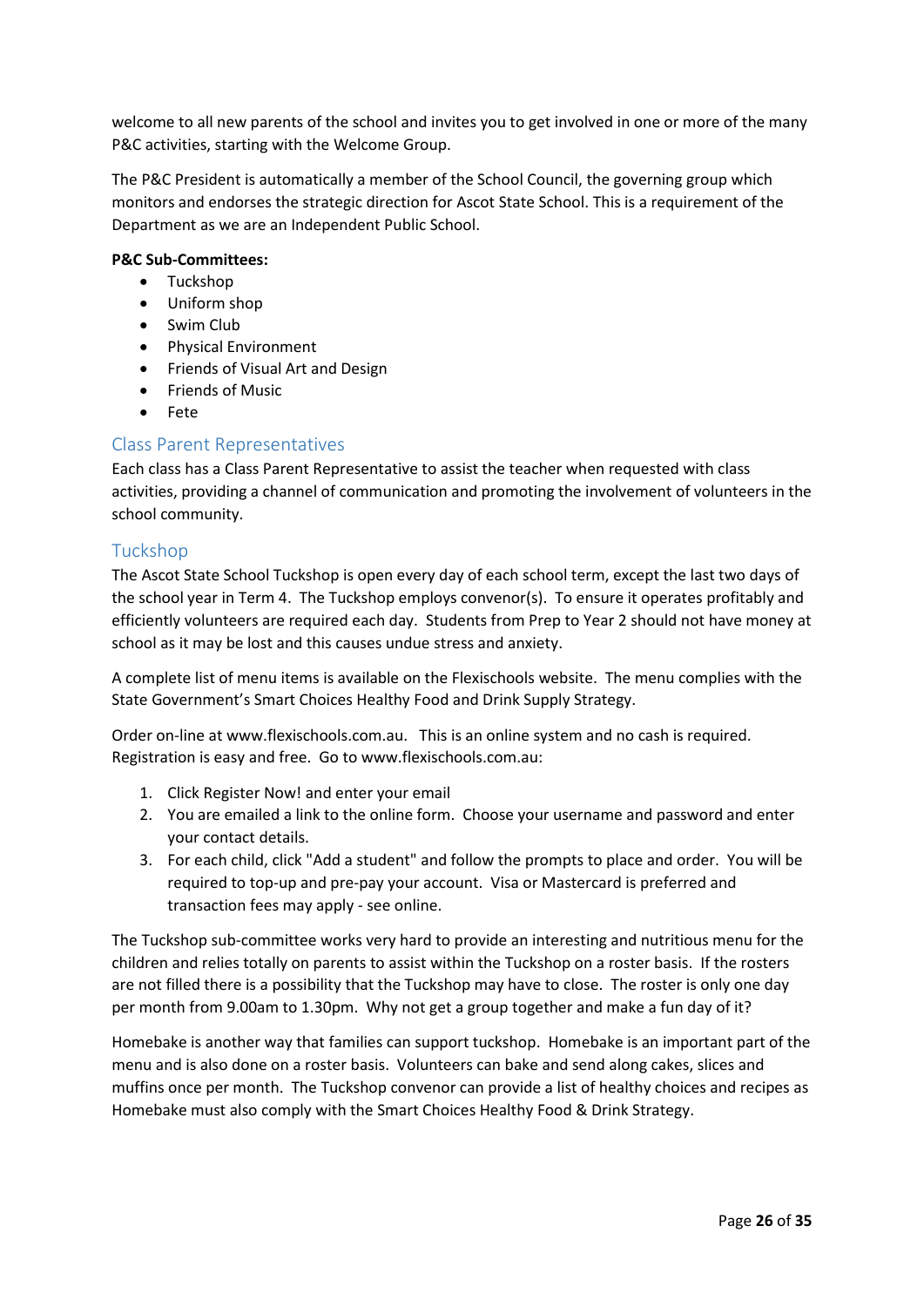### <span id="page-27-0"></span>Swim Club

Ascot Swim Club, established in 1973, operates as an amateur junior swim club. It is a club where all members are encouraged to participate at all levels and abilities. We are a club that focuses on participation, where each individual swimmer is encouraged to swim against his/her own personal best time with the opportunity to improve in a fun and supportive environment.

Club night enables the swimmers to gain a great introduction into a racing environment. It provides race practice for our junior and senior members in 25m, 50m and 100m timed events. The club also offers junior family members an opportunity to swim in a fun 12.5m event assisted by senior swimmers.

Ascot Swim Club is held every Friday night during Term 1 and Term 4 (from mid-October to late March.) These meets are held in the school swimming pool, which is a heated outdoor pool.

All family members are welcome and can enjoy a social Friday evening around the pool – with a BBQ and licensed canteen available.

The club participates in an interschool meet during the season "The Ascot Cup." This is a three way swim off between Eagle Junction, Wilston and Ascot swimming clubs.

The club awards a "Swimmer of the Week" to encourage all swimmers throughout the season. The Club Championships are held at the end of the season where our "Most Improved Swimmers" and "Overall Age Champions" are recognised.

Registrations open for the season in Term 3. Swim Club is a volunteer based club run by parents and sponsored by the local community. If you love swimming like we do, please get involved. It's so much fun and the children will love you for it!

Contact us: [swimclub@ascotss.eq.edu.au](x-msg://336/swimclub@ascotss.eq.edu.au)

### <span id="page-27-1"></span>Physical Environment

The task of the Physical Environment sub-committee is to prioritise, plan and implement building and grounds improvement projects within the school premises on behalf of the P&C and in consultation with the Principal, School Council and school community.

### **Ascot State School P&C Association School Building Fund**

The Ascot State School Parents & Citizen's Association (P&C) operates a School Building Fund which accepts donations from parents and the community. The P&C uses the School Building Fund solely for the acquisition, construction or maintenance of our school buildings. The School Building Fund is managed by a responsible person appointed by the P&C Executive. School Building Fund donations are only spent on projects that are approved by the P&C and in accordance with Australian Taxation Office Guidelines. Parents are invited to make contributions to the School Building Fund which are tax deductible.

### <span id="page-27-2"></span>Friends of Visual Arts and Design

Friends of Visual Arts and Design (FOVAD) is a group of teachers, parents and community volunteers who have an interest in Art and Design. It was launched in 2008 with the aim of supporting the school in fostering an appreciation of art and inspiring creativity amongst students. They achieve this by raising funds to employ an Artist in Residence to give children direct contact and involvement with a variety of art forms. It is the goal of FOVAD to enrich the school's art and design program.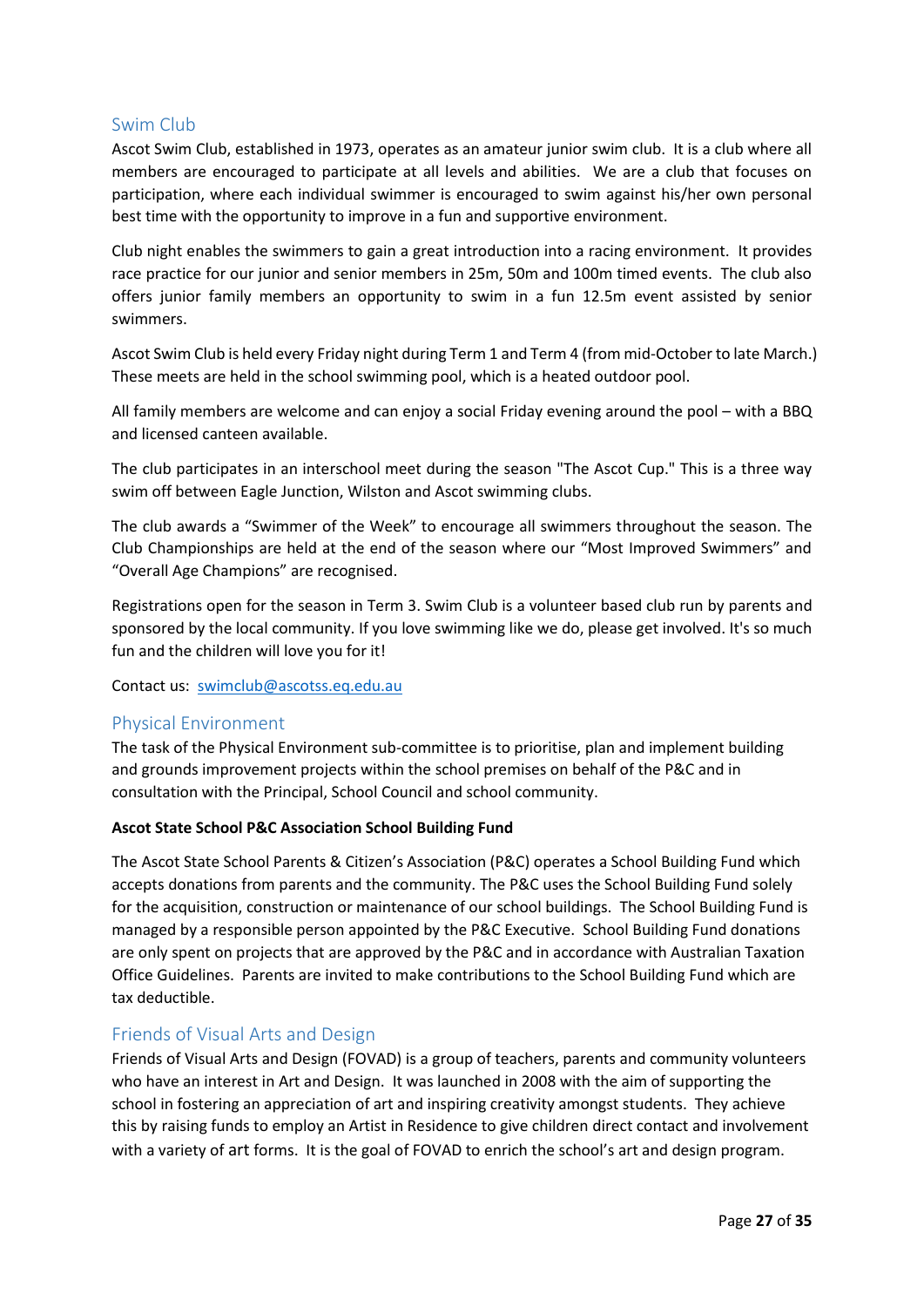Some of the artists and designers are parents and community members who have an interest or some expertise in various fields of art and design. Those areas include fine arts, graphic arts, photography, fashion design, architecture, environmental design and landscape design. The group is also responsible for involving parents and artists in a variety of Art and Design projects that form part of other school ventures.

### <span id="page-28-0"></span>Friends of Music

This group comprises music teachers and parent volunteers and was formed in 1997 in order to raise funds and support the activities of the Music Department. The group provides valuable assistance in many ways, especially by organising, promoting, setting-up and moving instruments and furniture for concerts such as Music on Sunday, the annual Musical Evenings and for any community performance or competition by the choir or concert bands. The group is also responsible for providing refreshments when necessary at these events. The many Film Nights and Discos held throughout the year are organised by this group and raise valuable funds to support the excellent and highly regarded Music program which is offered at Ascot State School.

### <span id="page-28-1"></span>Uniform Shop

Situated in A Block adjacent to Anthony Street, the Uniform Shop is run by a paid convenor and is operated by volunteers.

**Opening times**: Mondays, Wednesdays and Thursdays 8:15am – 9:30am during term.

For a complete list of uniforms, please check the school webpage. Uniforms can be ordered online at www.flexischools.com.au and they will be delivered to your child's classroom.

### <span id="page-28-2"></span>Fete – Ascot Big Day Out

This is the P&C's biggest fundraiser and involves a lot of planning and work, thus the fete is only held every two years. Volunteers are invited to help in whatever their area of expertise – be that sponsorship, food, event management or running a fabulous BBQ.

### <span id="page-28-3"></span>Welcome Group

The Welcome Group's objectives are:

- To welcome families who have recently enrolled at Ascot State School.
- To host child-friendly social events to assist new families with meeting other new families so that they can share their experiences and support one another.
- To share our own local knowledge of Ascot, particularly the family services available (child care, kindy, etc.) and places of interest (children's playgrounds, markets, etc.).

The Welcome Group host morning teas, play dates in local parks and dinners at local restaurants throughout the school year to assist new parents and their families in making new friends, developing support networks and settling into the Ascot State School community.

At Ascot State School we are proud of our diverse school community, which includes a broad mix of people who have lived in Brisbane all their lives as well as many others from across Australia and around the world.

If you have recently enrolled your child/children into our school and you are interested in joining our Welcome Group, please emai[l welcome@ascotss.eq.edu.au](mailto:welcome@ascotss.eq.edu.au)

We look forward to welcoming you and assisting you and your families with settling into the Ascot State School community.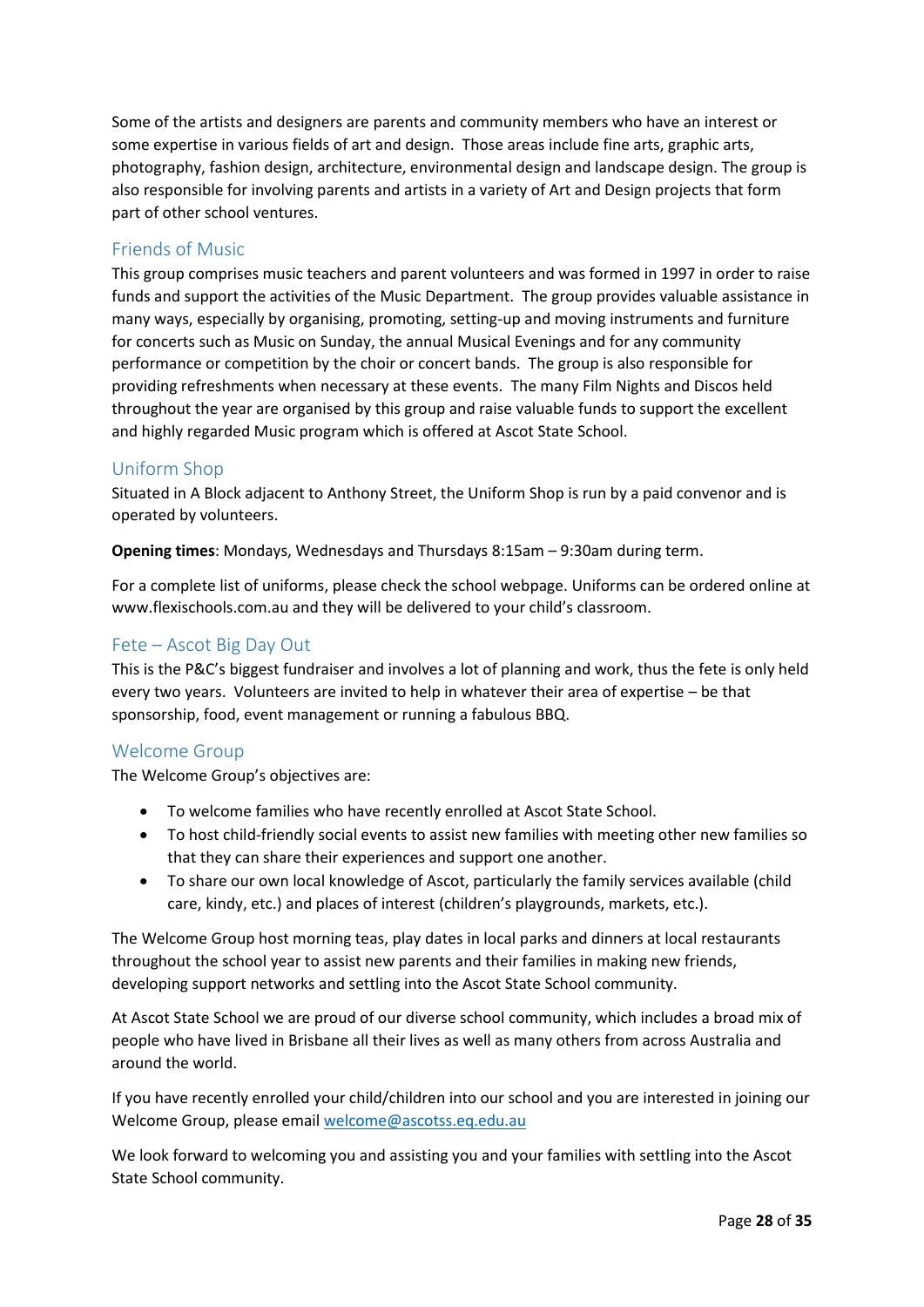### <span id="page-29-0"></span>Student Banking

Wednesday is banking day. Children are required to hand banking money and books to their teachers before school. All books are then placed in the class bank folder and delivered to our volunteer bankers. Members of our School Community process all transactions via an electronic data link with the Commonwealth Bank. The bank pays a commission per transaction to the school as well as generous interest rate to the account holder. Please consider supporting the school through this avenue.

### <span id="page-29-1"></span>Book Club

Book Club is run by the parents as a service to the students and a fundraiser for the school. Scholastic Australia, book publishers for over 25 years, issue four Book Clubs a year, one in each term. Books suitable for Years P-6 are offered at a discounted price to the students. The Book Club orders earn bonus points which are then exchanged for resources for the school.

To assist the parents who run the Book Club, volunteers are needed. The processing can take as little as one hour to complete with many helpers. Help is required on the day the orders are accepted and also approximately two weeks later to assist with the receiving and delivery of books to the classes. If there were one parent from each class this second stage would take approximately 15 minutes.

### <span id="page-29-2"></span>Mother's Day & Father's Day Stalls

These are run to provide a service and are non-profit making events for the P&C. They are held a few days before Mother's Day (second Sunday in May) and Father's Day (first Sunday in September).

### <span id="page-29-3"></span>Sponsorship

The Ascot State School P&C relies on the generosity and support of the broader local community to assist in delivering a balanced education and a broad range of relevant and engaging learning experiences, challenging our students to discover their unique potential and individual strengths. If you or your business wish to sponsor the P&C, please speak to the President. We ask parents to support those businesses that support our school.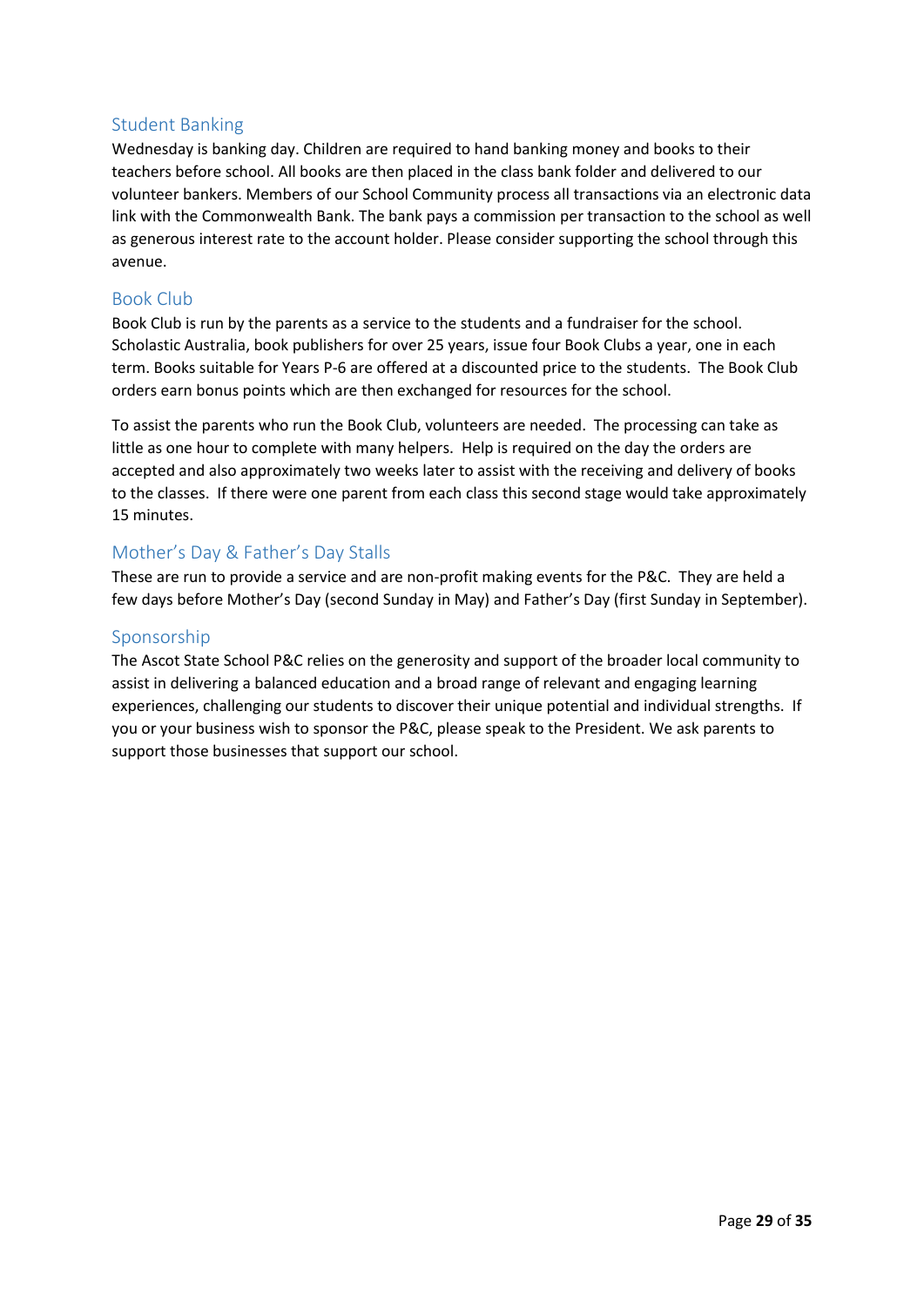# <span id="page-30-0"></span>Appendix

### <span id="page-30-1"></span>Fees and Services 2021

*Ascot State School provides free instruction, administration and facilities for students who are Australian citizens or permanent residents or children of Australian citizens or permanent residents at our school. In order to maintain the excellent educational outcomes of our students, we invite parents/carers to pay for services, materials, consumables and any educational services purchased from a provider that supports our curriculum. We also invite parents to make a voluntary contribution towards the ongoing maintenance and replacement of air conditioning across the school.* 

#### *Payment options include:*

- *BPOINT which is located on the link at the bottom of your invoice. (preferred option)*
- *QParents App for parents who have signed up – select the payment option.*
- *No credit card payments are able to be processed over the phone. For all credit card payments contact the BPoint Interactive Voice Response (IVR) 1300-631 073.*

*The Semester 1 payment due date is Friday 12 February and Semester 2 due date is Friday 23 July 2021. If payment is not made by the due date, students will not be permitted to participate. As always, parents are welcome to make payment plans by contacting the Business Manager, Donna Fredrickson o[n dfred3@eq.edu.au](mailto:dfred3@eq.edu.au)  Refunds may be applied for (less an admin fee) and are at the discretion of the School Business Manager.* 

#### *Student Resource Scheme* – *(all participants complete a participation agreement form)*

• *Prep Resource Scheme - \$120 – per PREP student which includes contribution to STEAM Program, the Arts and eLearning* 

#### *Annual Payment – Years 1 to 6 students only*

- *STEAM Payment - \$75 per student includes:*
	- o *eLearning Resources including Mathletics, ABC Reading Eggs, Oliver Library access from home, literacy and numeracy APPS and software to support learning in all curriculum areas*
	- o *Maths and Science Resources including Mathematics and Science consumables, Museum registration, STEAM Week activities, subsidising Mathematics and Science incursions/excursions*
	- o *Art Resources - for all art activities with Artist in Residence and class visual arts program*

#### *Year 6 Payment*

• *Year 6 Program - \$200 per student – leadership ceremony, attendance at Aspire Higher Leadership Program (A Future Anything Education Project), senior shirt, graduation book, awards ceremony, puberty talks and incidentals.*

#### *Incursion/Excursion – Semester payment (as per term calendars)*

- *Gala Days and Camps – Years 4, 5 and 6 students*
- *Excursions or incursions related to educational programs*

#### *Individual Invoices*

- *District/Regional/ State sports representation*
- *Extension, Enrichment Programs and Competitions*
- *Music Excursions/ Camps e.g. Choral fest, Beginner Band Blitz*
- *Private Woodwind or Brass Instrumental Tuition – for selected Year 3 students*
- *Instrumental Music Levy* 
	- o *\$125 - for all students in the Instrumental Music Program hiring a school instrument;*
	- o *\$45 - for all students in the Instrumental Music Program with own instrument*

### *Voluntary Contribution*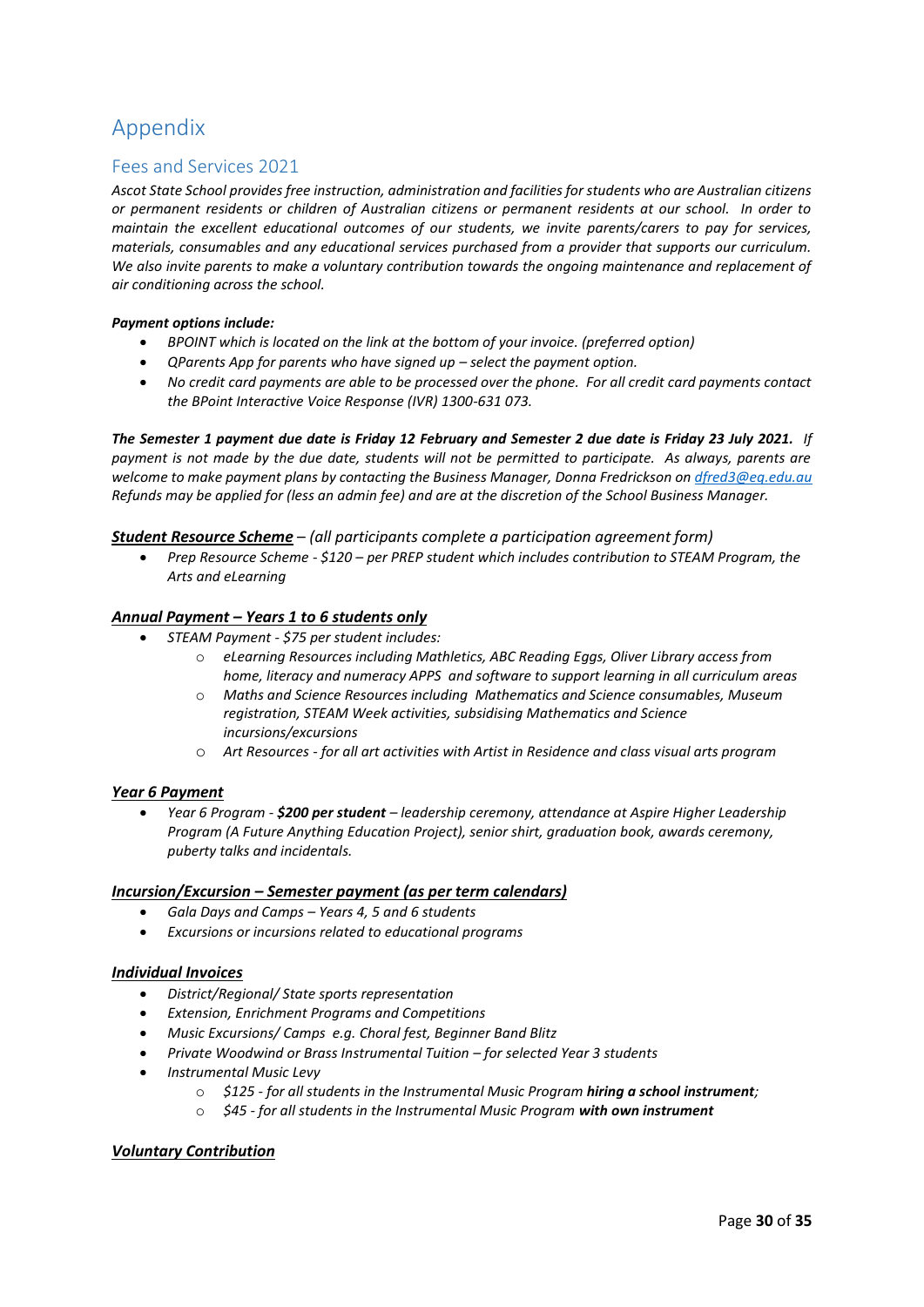• *To assist in maximising student learning by providing ongoing maintenance and replacement of air conditioning across Ascot State School, we are asking for a voluntary contribution of \$120 per child.* 

Glernan.

2

*Gayle Coleman Donna Fredrickson Principal Business Manager*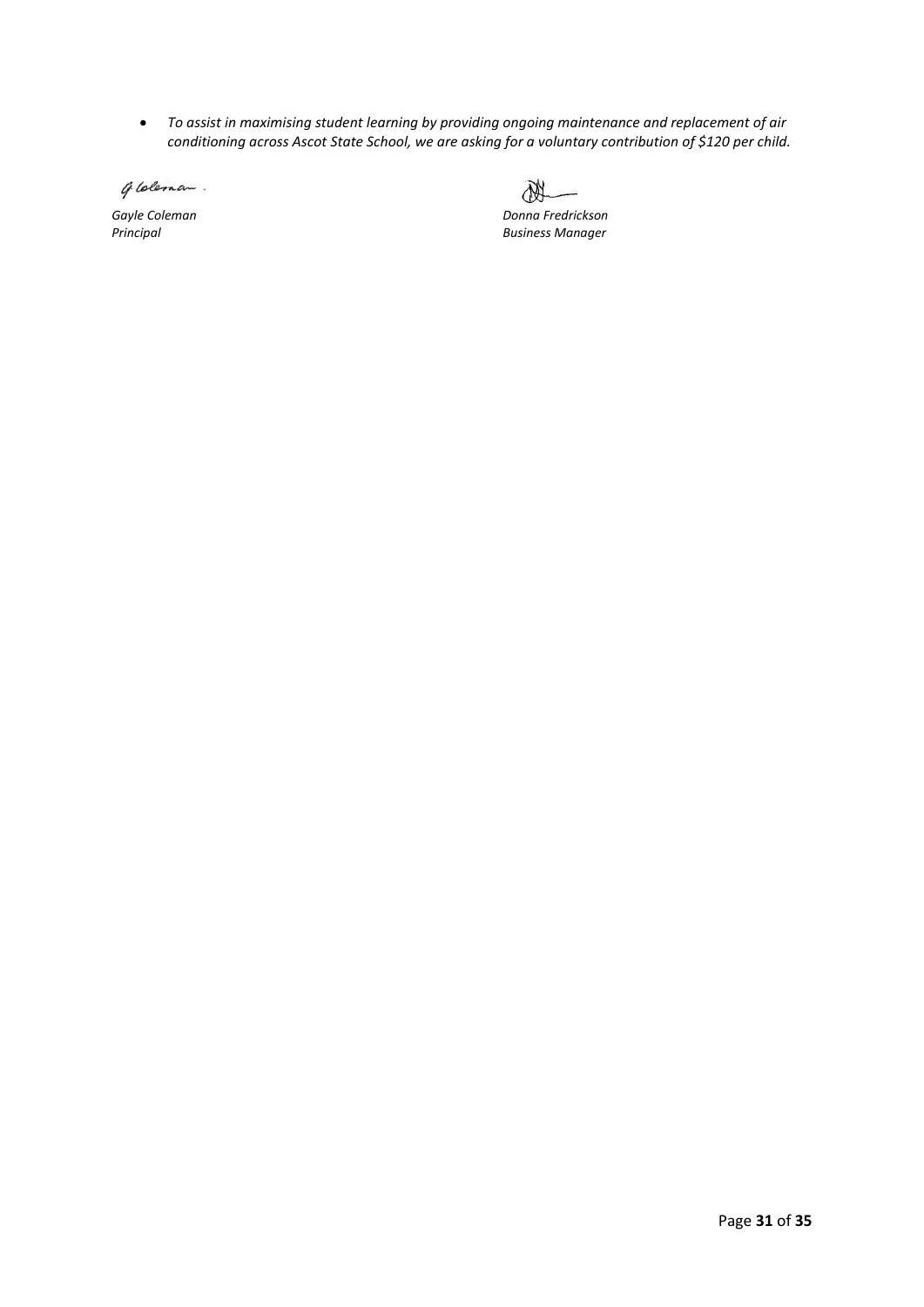### <span id="page-32-0"></span>Homework guidelines



### Ascot State School Homework Guidelines

#### The purpose of homework

#### Homework is designed to:

- reinforce learning from the classroom;
- provide a positive opportunity for interaction between family members; and
- . encourage the development of independent study habits.

#### Prep

- Daily reading format will evolve as the year progresses
- Letter/sound relationships
- · Sight words

#### **Year 1&2**

- · Daily reading at least 10 mins per day
- Sight words
- · Basic facts

#### **Year 3&4**

- · Daily reading
- Spelling
- · Basic facts

#### **Year 5&6**

- · Daily reading
- Spelling
- · Basic facts

Teachers may include other elements such as

- Language concepts
- · Mathletics

On occasion, class work such as research or investigations may be included.

#### Additional, real life home activities that may enhance learning:

- reading together regularly
- playing games
- $\bullet$ accessing Mathletics / Reading Eggs
- . money related thinking e.g. budgeting, running errands, calculating change
- cooking
- · shopping

- time related conversations and problem solving
- retelling the plot of stories, TV shows or movies
- writing tasks such as lists, notes, birthday cards, postcards and emails

#### Our agreement

#### **Students**

Accept responsibility for completion of homework

Request assistance if needed

Ensure homework is handed in on time

Accept consequences for lack of completion

#### **Parents**

Provide an appropriate environment with supervision, support and encouragement

Assist children to balance the range of outside school activities in which they may engage, such as family, recreation, community and cultural activities

Communicate with the teacher should difficulties arise

Sign work as required

**Teachers** 

Provide homework appropriate to the work being undertaken in class and aligned to personal learning goals

Be consistent in the approach to the setting of homework and subsequent feedback

The Class Information Sheet sent home each term details the content being studied. This may assist in exploring study related topics at home.

Our homework guidelines align with the Department of Education and Training requirements http://education.qld.gov.au/curriculum/framework/p-12/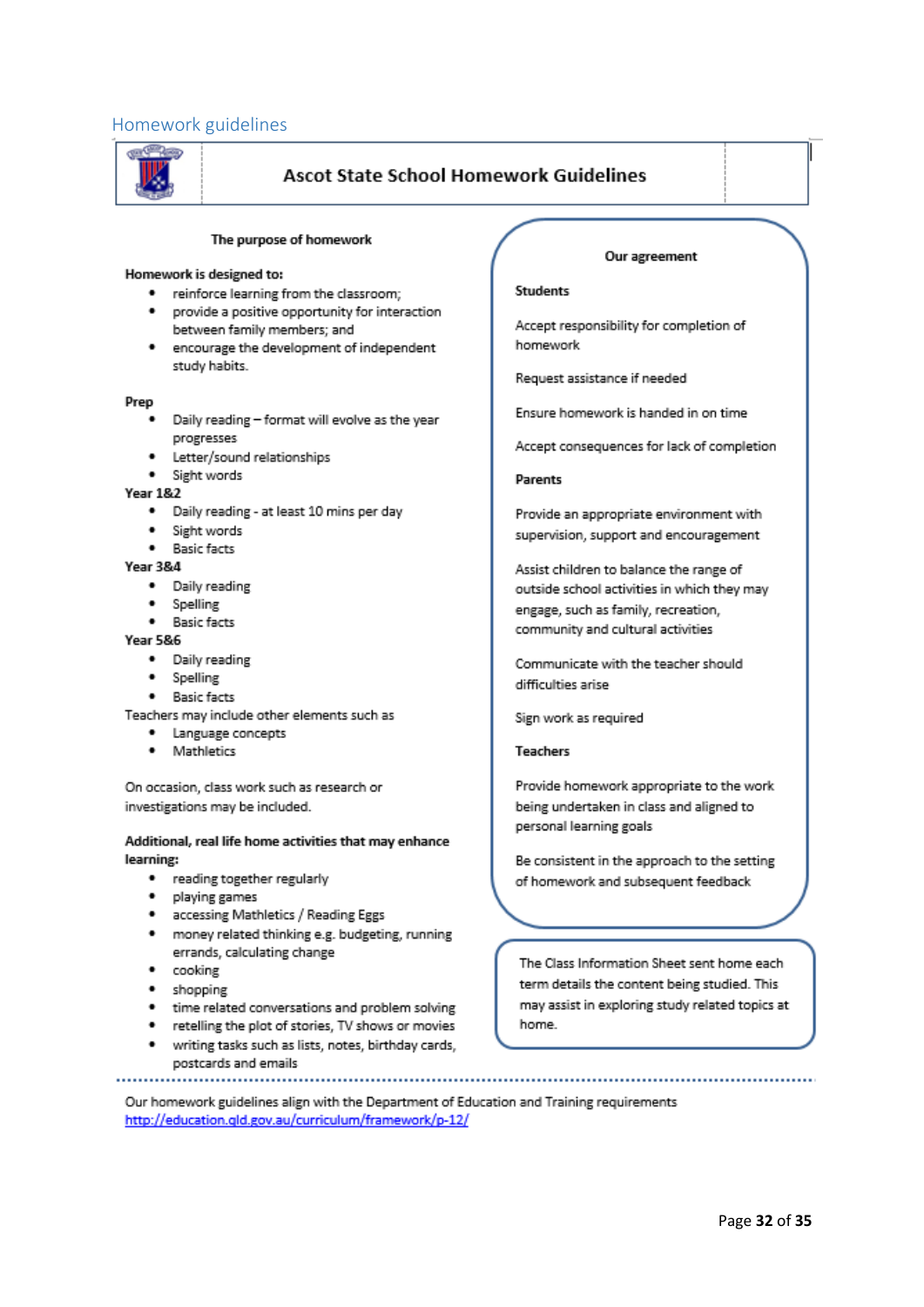### <span id="page-33-0"></span>Sun Safety

As a Queensland school, it is vital that we raise awareness of sun safety issues and have in place procedures to assist staff and students to protect themselves as much as possible from over exposure to the sun.

Through the development and implementation of a shared Sun Safety Policy, we aim to:

- create a positive and proactive attitude to sun safety amongst all members of the school community
- develop life-long strategies and beliefs which will reduce the risks of skin cancer for the total school community

### **Approach**

- 1. Compulsory wearing of wide brimmed hats by all students, staff and volunteer helpers for any outdoor movement or activities where exposure to the sun is imminent and extended – lunch breaks, sport lessons, outdoor learning activities
- 2. Collared shirts as part of the uniform
- 3. Timetabling that reduces exposure to the sun in the middle of the day, wherever practical.
- 4. Integrate the teaching of sun safe practices where applicable within the curriculum
- 5. Provide SPF 30+ broad spectrum sunscreen to every classroom for use by the students, staff and volunteers
- 6. Encourage all school community members to utilise SPF 30+ broad spectrum sunscreens, SPF 30+ lip creams, zinc cream, etc. to all exposed areas of skin
- 7. Provide shaded areas for play
- 8. Maintain shade structures in the pool, Prep playground and oval
- 9. Reinforce the need for all school community members to be appropriate role models
- 10. Permit students to wear appropriate sunglasses to protect their eyes from UV radiation if they wish to or need to. The sunglasses must have a sun protection factor of 97% (EPF 10).
- 11. Remind students to drink plenty of water as they can dehydrate quickly during hot weather

# **Roles and Responsibilities**

**Students**

- Wear appropriate hat and the school uniform
- Wear appropriate clothing on free dress days
- Utilise sunscreen
- Play in shade arears if possible
- Strive for sun safe practices

### **Staff, parents and the community**

- Teach students about sun safe practices
- Model appropriate sun safe practices
- Reinforce and encourage appropriate sun safe practices amongst other school community members, especially students
- Plan for outdoor activities with sun safety in mind (where ever practical)
- Support the implementation of sun safety strategies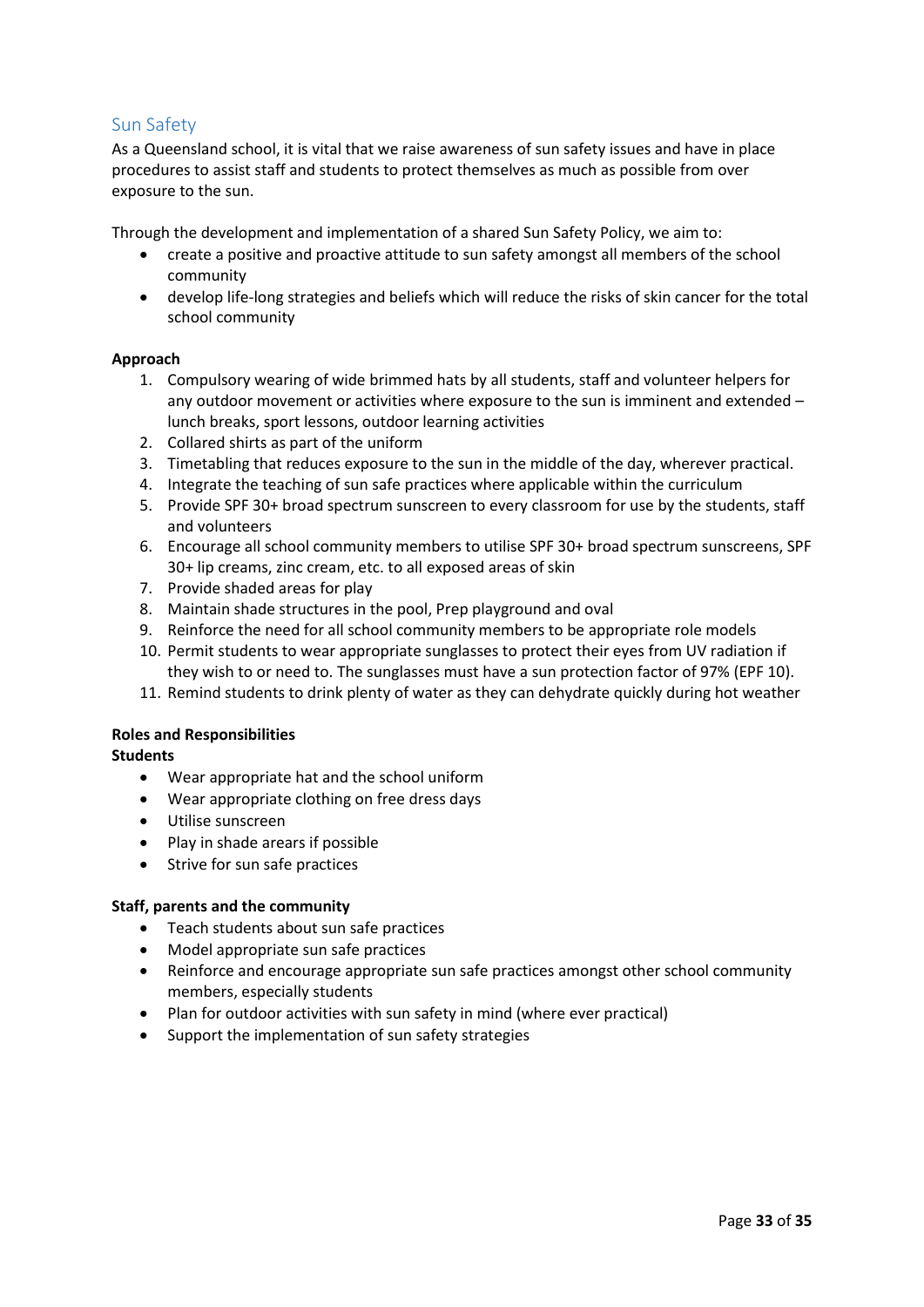### <span id="page-34-0"></span>Mobile and other electronic devices policy and permission form

Ascot State School clearly states in the Responsible Behaviour Plan that the use of personal mobile phones and other mobile technology devices within the school by students is strictly prohibited. Please read and complete this form and return to the school office. A separate form is required for each child.

I request permission for my child:

| <b>Student's Name</b> | <b>Type of device</b> | Year / class |
|-----------------------|-----------------------|--------------|
|                       |                       |              |
|                       |                       |              |

to bring a mobile / electronic device to school for the following reason:

……………………………………………………………………………………………………………………………………….…………………………………

…………………………………………………………………………………………………………………………………………………………………………

#### **Students:**

- Mobile / electronic devices are brought to school at entirely the owner's risk. The school will not be involved in disputes and/or investigations over damage, loss or theft.
- Unless it is a watch, devices must be kept in school bag during the school day.
- Watches must be kept on silent at all times during the school day.
- Devices may not be used during the school day under any circumstance to communicate with parents / carers or anyone else.
- Due to privacy considerations, any device that records audio or video may not be used. Images or footage of Ascot students may not be taken or disseminated to others by direct sharing or posting online.
- Devices may not be used during the day or outside school hours to harass, bully or threaten others. This includes use of the device to access apps e.g. Snapchat.
- Phones and other devices may not be taken on excursions or camps. Watches are worn at the owner's risk.
- Students breaching the policy will be subject to the regular student behaviour management consequences, with the device stored in the office for the rest of the day.
- Persistent misuse will result in permission being withdrawn.

#### **Parents / Carers:**

- Unless it is a watch, reinforce that devices are to be kept secure and turned off at all times during the school day. It is best if students do not tell others they have a device in their bag;
- Unless it is a watch, instruct students to keep their device out of sight;
- Parents and children are not to have contact via the device during the school day.
- I have discussed these expectations with my child.